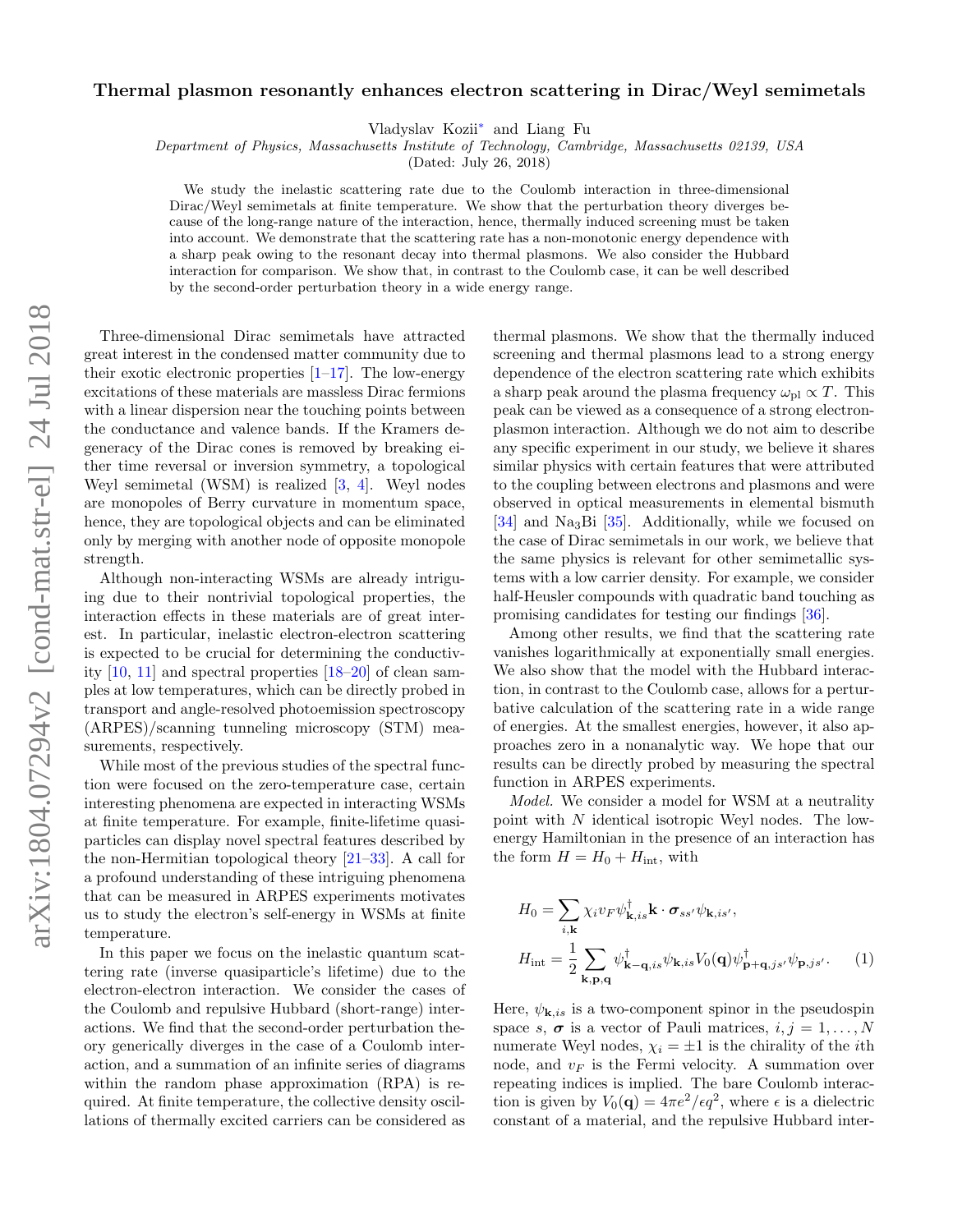action is described by  $V_0(\mathbf{q}) = \lambda > 0$ . In what follows, we neglect the internodal scattering as well as the nonzero curvature of a single-electron spectrum, which, in principle, can play an important role at small energies [37, 38], leaving these questions for future study. We use units with  $\hbar = k_B = 1$  throughout the paper.

The Coulomb interaction. The strength of the Coulomb interaction in Weyl materials is measured by the dimensionless effective fine-structure constant,  $\alpha =$  $e^2/\epsilon v_F$ , which is a density-independent ratio of a typical Coulomb energy to kinetic energy. In this paper, we only consider the case of a weak interaction, which is a reasonable assumption for some real materials with a large dielectric constant. For example, fine-structure constants for Bi, Na<sub>3</sub>Bi, and  $Cd<sub>3</sub>As<sub>2</sub>$  can be estimated to be  $\alpha_{\text{Bi}} \leq 0.2$ ,  $\alpha_{\text{Na}_3\text{Bi}} \approx 0.15$ , and  $\alpha_{\text{Cd}_3\text{As}_2} \approx 0.04$ [12, 34, 35, 39–43]. To analytically control our calculation, we further require a large number of Weyl nodes,  $N \gg 1$ , but keep the product  $\alpha N \ll 1$  small. Finally, we also assume that the more restrictive condition is satisfied,  $\alpha N \ln(v_F \Lambda/T) \ll 1$ , where  $\Lambda$  is a high-momentum cutoff of the order of the distance between nodes. The latter assumption can be easily relaxed and is used here only to simplify some formulas. Despite the approximations made above, we expect our results to be qualitatively correct even for an interaction strength of order one.

Before we consider the inelastic scattering rate, we briefly comment on the velocity and fine-structure renormalization due to the Coulomb interaction. This question was studied, e.g., in Refs. 1, 10, and 44. It was

found that the Fermi velocity and fine-structure constant at the scale of temperature T are renormalized to the leading order as  $v_F(T) = v_F(\alpha_0/\alpha_T)^{2/N+2}$  and  $\alpha_T = \alpha_0 \left[ 1 + \frac{(N+2)\alpha_0}{3\pi} \ln(v_F \Lambda/T) \right]^{-1}$ , where  $v_F$  and  $\alpha_0$ are bare values at the scale  $v_F \Lambda$ . We use the renormalized parameters hereafter.

The nonzero scattering rate results from the imaginary part of the interaction potential. Since the bare Coulomb interaction is real, we need to take into account the screening effects, e.g., within the RPA. The effective interaction then has the form

$$
V^R(\omega, \mathbf{q}) = \frac{V_0(\mathbf{q})}{1 + V_0(\mathbf{q}) N \Pi^R(\omega, \mathbf{q})},
$$
 (2)

where  $\Pi^R(\omega, \mathbf{q})$  is a polarization operator. Generally, the RPA is justified in the limit of a large number of Weyl nodes,  $N \gg 1$ ; however, as discussed in Ref. 45, at finite temperature the RPA is valid even at  $N \sim 1$  due to the thermally induced screening, provided relevant momenta satisfy the condition  $v_F q \lesssim T$ .

While the evaluation of the polarization operator at  $T = 0$  is straightforward [46, 47], the calculation at finite temperature is a very complicated task that can usually be accomplished only numerically. Nevertheless, following the method used in Ref. 45, we find an approximate analytical expression for  $\Pi^R$  in the most relevant limiting cases [48],

$$
\Pi^{R}(\Omega,Q) = \frac{T^{2}}{v_{F}^{3}} \begin{cases} \frac{1}{6} \left(1 - \frac{|\Omega|}{2Q} \ln \frac{|\Omega| + Q}{|\Omega| - Q}\right) + \frac{Q^{2}}{3\pi^{2}} \ln \frac{\tilde{\Lambda}}{\max\{1, |\Omega|\}} + i \frac{Q^{2}}{6\pi} \tanh \frac{\Omega}{2}, \ Q \ll 1, \ Q < |\Omega| \\ \frac{1}{6} \left(1 - \frac{|\Omega|}{2Q} \ln \frac{Q + |\Omega|}{Q - |\Omega|}\right) + \frac{Q^{2}}{3\pi^{2}} \ln \tilde{\Lambda} + i \frac{\pi}{12} \frac{\Omega}{Q}, \ Q \ll 1, \ Q > |\Omega| \\ \frac{Q^{2}}{3\pi^{2}} \ln \frac{\tilde{\Lambda}}{\sqrt{\Omega^{2} - Q^{2}}} + i \frac{Q^{2}}{6\pi} \text{sign}\Omega, \ Q \gg 1, \ Q < |\Omega| \\ \frac{Q^{2}}{3\pi^{2}} \ln \frac{\tilde{\Lambda}}{\sqrt{Q^{2} - \Omega^{2}}} + i \frac{1}{\pi} e^{-Q} \sinh \Omega, \ Q \gg 1, \ Q > |\Omega| \end{cases} \tag{3}
$$

where we defined the dimensionless quantities  $Q \equiv$  $v_F q/2T$ ,  $\Omega \equiv \omega/2T$ , and  $\tilde{\Lambda} \equiv v_F \Lambda/2T$ . In the zero-temperature limit,  $Q \gg 1$ , we reproduce the result by Abrikosov and Beneslavskiı̆ $[1]$ ,  $\Pi(\omega, q)$  =  $q^2$  $\frac{q^2}{12\pi^2 v_F} \ln \frac{\Lambda}{\sqrt{q^2-\mu^2}}$  $\frac{\Lambda}{q^2-\omega^2/v_F^2}.$ 

In the static limit,  $\omega = 0$ , the polarization operator (3) determines the thermally induced screening of the Coulomb potential, and the effective interaction at low momenta takes the form

$$
V(\omega = 0, v_F q \ll T) = \frac{4\pi\alpha v_F}{q^2 + l_{\rm scr}^{-2}},\tag{4}
$$

where the screening length is given by  $l_{\text{scr}}^{-1} = \frac{T}{v_F} \sqrt{\frac{2\pi}{3} \alpha N}$ .

In the region  $v_F q \ll \omega \ll T$ , the real part of the polarization operator becomes negative, giving rise to thermally induced plasmon excitations [49, 50]. At low momenta, the plasmon dispersion is determined by the equation  $1 + NV_0(q)\Pi(\omega \gg v_F q) = 0$ , yielding the solution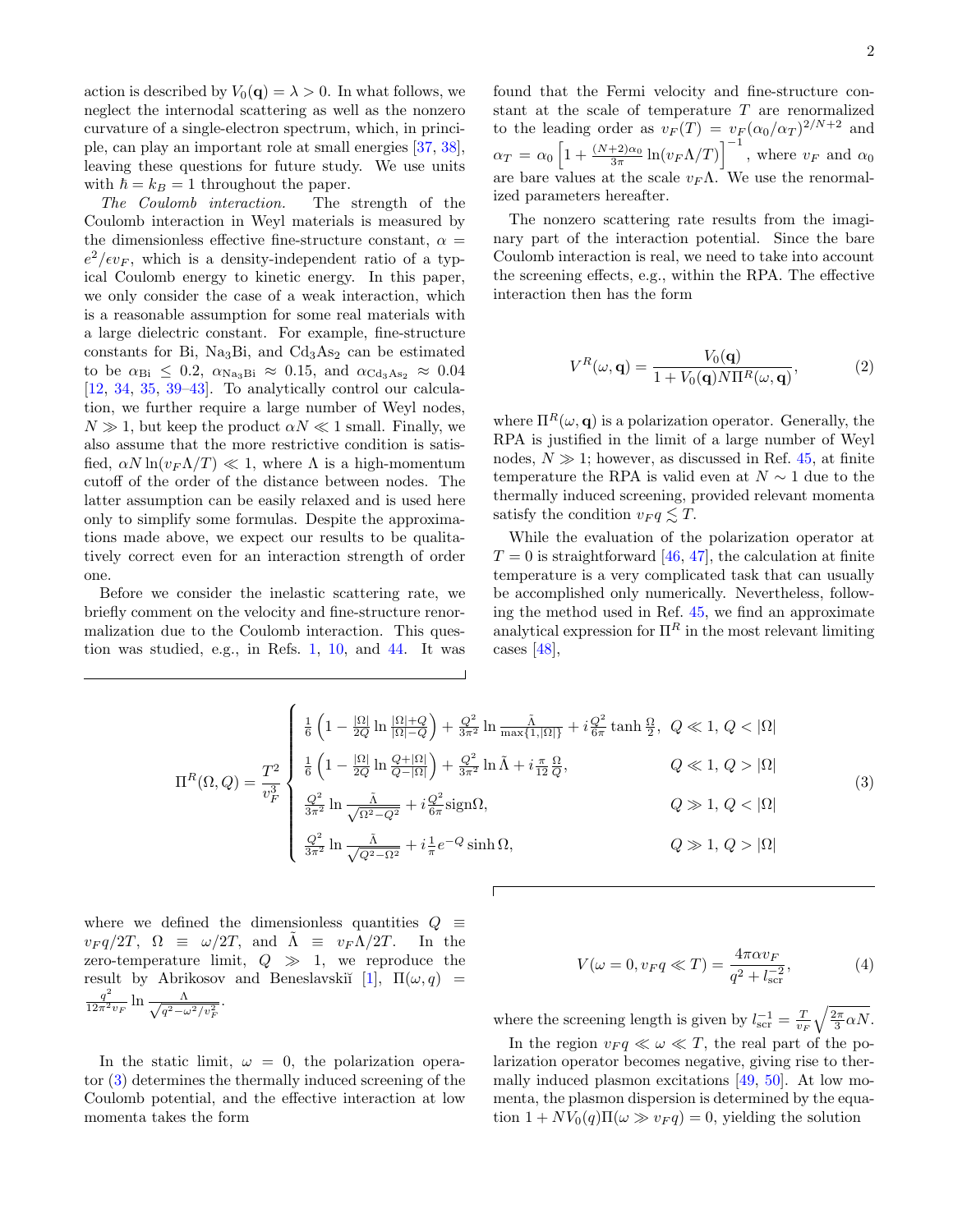

FIG. 1. The inelastic scattering rate as a function of energy due to (a) Coulomb and (b) Hubbard interactions. Red dashed lines correspond to the asymptotic analytical expressions given by Eqs. (8) and (10). At exponentially small energies, the scattering rate logarithmically approaches zero in both cases (not displayed in this figure). (a) The scattering rate exhibits nonmonotonic behavior with a sharp peak at  $\varepsilon = \omega_{\rm pl}/2$  owing to thermal plasmons. The coupling constant equals  $\alpha N = 0.1$ . (b) Coupling constant  $\lambda$  is such that  $\lambda NT^2/v_F^3 = 0.03$ . The inset shows that the scattering rate is well described within the second-order perturbation theory (dashed line) in a wide range of energies around  $\varepsilon \approx T$ . At higher energies, however, the perturbative result smoothly crosses over to a constant, which can only be obtained after the RPA summation. This crossover occurs only for extremely large values of the ultraviolet cutoff  $\Lambda$  satisfying  $\Lambda \gg \sqrt{v_F/\lambda N \ln(v_F \Lambda/T)}$ .

$$
\omega = \omega_{\rm pl} + \frac{3}{10} \frac{v_F^2 q^2}{\omega_{\rm pl}} - i\Gamma,
$$
  

$$
\omega_{\rm pl} = T \sqrt{\frac{2\pi}{9} \alpha N} \ll T, \quad \Gamma = \frac{3}{32\pi} \frac{\omega_{\rm pl}^4}{T^3} \ll \omega_{\rm pl}.
$$
 (5)

At the neutrality point, the only energy scale is set by temperature, hence, it is natural that  $\omega_{\text{pl}} \propto T$ . We stress that, at weak coupling, the damping of thermal plasmons in WSMs is small compared to their energy, consequently, they are well-defined collective excitations.

To study the inelastic scattering rate, we calculate the imaginary part of the electron's self-energy,  $\text{Im }\Sigma(\omega, \mathbf{k}),$ at finite temperature. As discussed in Ref. 45 in the context of graphene, the electron's self-energy is generally a matrix in the pseudospin basis and can be parametrized as  $\Sigma(\varepsilon, \mathbf{k}) = \Sigma_{\varepsilon} I + \Sigma_{v} \sigma \cdot \mathbf{k}$ . It is natural to associate the scattering rate with  $\text{Im }\Sigma_{\varepsilon}$  taken on the mass shell, in the spirit of the conventional Fermi liquid (FL),

$$
\frac{1}{2\tau(\varepsilon)} \equiv -\mathrm{Im}\,\Sigma^R_{\varepsilon}(\varepsilon,\mathbf{p})\big|_{p=|\varepsilon|/v_F}.
$$
 (6)

It is clear that  $\tau(\varepsilon) = \tau(-\varepsilon)$  at the neutrality point due to particle-hole symmetry, so we focus on positive energies hereafter.

In the one-loop approximation, the imaginary part of the electron's self-energy reads as [51]

Im 
$$
\Sigma_{\varepsilon}^{R}(\varepsilon, \mathbf{k}) = \frac{1}{4} \sum_{i=\pm} \int \frac{d^{3}q}{(2\pi)^{3}} Im V^{R}(\omega_{i}, \mathbf{q})
$$
  
  $\times \left( \coth \frac{\omega_{i}}{2T} + \tanh \frac{\varepsilon - \omega_{i}}{2T} \right), \quad (7)$ 

where we defined  $\omega_{\pm} \equiv \varepsilon \pm v_F |\mathbf{k} - \mathbf{q}|$ . After a straightforward but rather cumbersome calculation, we find [48]

$$
\frac{1}{\tau(\varepsilon)} = \begin{cases}\nc_1 \frac{T}{N} \left(\ln \frac{T}{\varepsilon}\right)^{-2}, & \varepsilon \ll T \exp\left(-\frac{c_2}{N\alpha}\right), \\
2\alpha T, & T \exp\left(-\frac{c_2}{N\alpha}\right) \ll \varepsilon \ll T\sqrt{\alpha N}, \\
\frac{3}{4}\alpha T \ln \frac{1}{\alpha N}, & \varepsilon = T\sqrt{\frac{\pi N \alpha}{18}} = \frac{\omega_{\text{pl}}}{2}, \\
0.55\alpha T, & \varepsilon \gg T\sqrt{\alpha N},\n\end{cases}
$$
\n(8)

where  $c_1$  and  $c_2$  are numerical coefficients of order 1. The main contribution to the first region comes from the bosonic frequencies and momenta of order of temperature, which are not accurately captured by Eq. (3), hence, coefficient  $c_1$  cannot be calculated within our approach.

The behavior of the scattering rate as a function of energy is shown in Fig.  $1(a)$ . We emphasize that even though we consider a weak-coupling limit, result (8) is nonperturbative. Indeed, the naive lowest-order weakcoupling answer (a single polarization bubble in the effective interaction) would be proportional to  $\tau_{\text{naive}}^{-1} \propto \alpha^2 N$ , which does not hold in any of the energy domains. This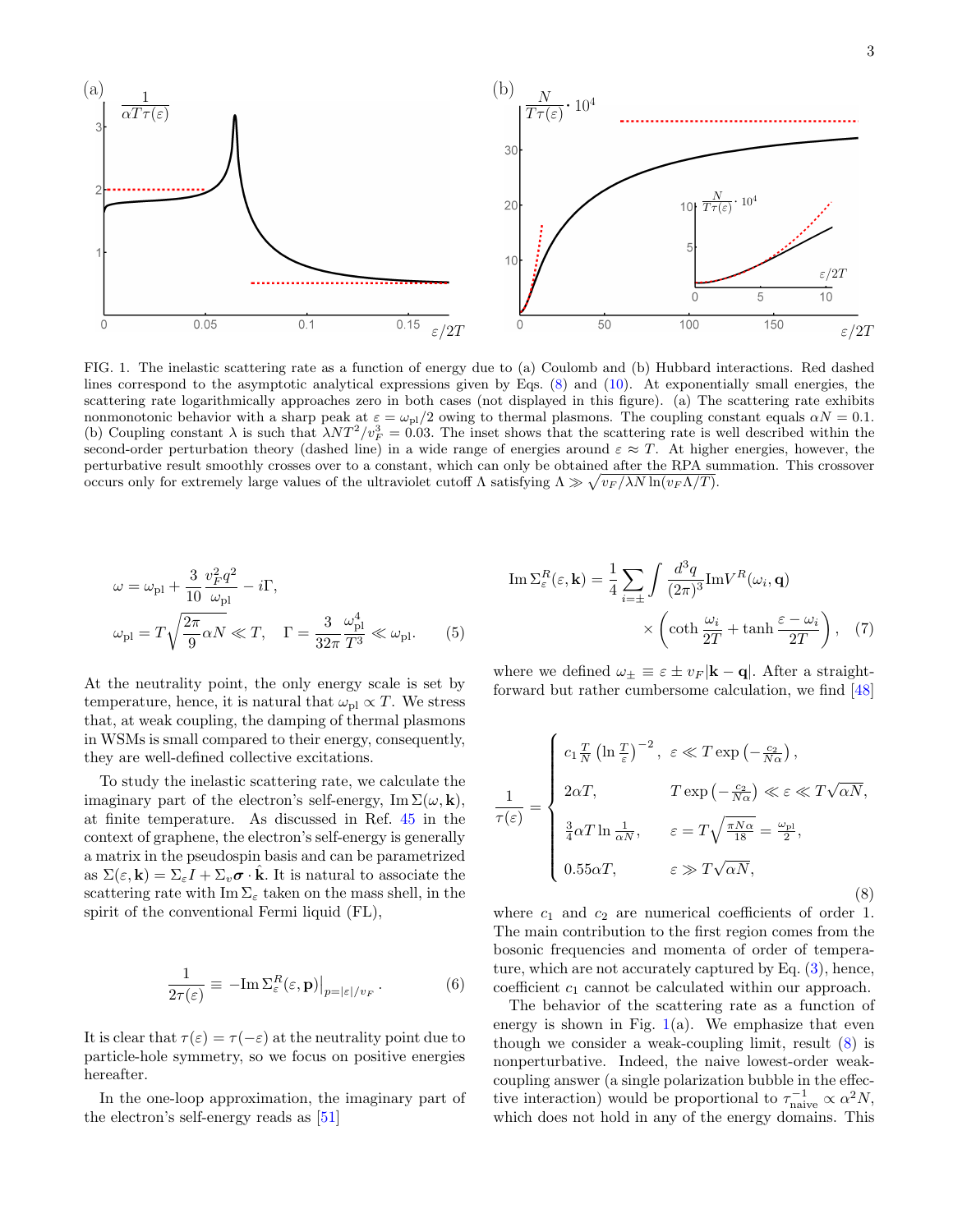is due to the singular form of the Coulomb interaction at low momenta, which eventually leads to the infrared divergence and requires the RPA resummation. This conclusion is similar to the result for a two-dimensional (2D) analog of the problem, graphene, considered in Ref. [45].

At small energies,  $\varepsilon \leq 2\alpha T$ , the quasiparticles are not well defined, since  $\tau^{-1}(\varepsilon) > \varepsilon$  in this range. The scattering rate of these states, however, is determined by electrons with higher energies, which ensures the selfconsistency of our calculation. This is in analogy with the conventional FL theory at nonzero temperature, where the finite lifetime of quasiparticles at vanishing energy is determined by thermal excitations. There is, however, an interesting difference between WSM and FL at exponentially small energies,  $\varepsilon \ll T \exp(-c_2/\alpha N)$ . In this regime, the scattering rate in FL saturates to a constant value,  $\tau_{FL}(\varepsilon \to 0) \propto T^2$ , while in WSM it logarithmically approaches zero, see Eq. (8). The reason for such behavior is rooted in the logarithmical divergence of the real part of the polarization operator (3) at  $|\omega| \approx v_F q \sim T$ . For exponentially small energies  $\varepsilon$ , one has  $\ln |\Omega| - Q| \sim \ln(\varepsilon/T)$ , which eventually determines  $\tau^{-1} \propto \ln^{-2}(T/\varepsilon)$  dependence in this regime.

As the energy of the quasiparticles increases, the scattering rate exhibits a non-monotonic behavior. In particular, it has a sharp logarithmically enhanced peak at  $\varepsilon = \omega_{\text{pl}}/2$  due to the resonant excitation of the thermal plasmons [48]. This distinctive feature is exclusive for 3D and absent in graphene [45]. At zero temperature, the scattering rate is zero because of phase-space restrictions [18]. Since  $\tau^{-1} \sim \alpha T$  for most of energies, WSM with the Coulomb interaction can be called a marginal FL.

Next, we calculate the self-energy in two other important limits,  $\text{Im }\Sigma_{\varepsilon}(\varepsilon, \mathbf{k} = 0)$  and  $\text{Im }\Sigma_{\varepsilon}(\varepsilon = 0, \mathbf{k}),$  and present our results in Table I. We see that in the region  $\varepsilon \ll T \sqrt{\alpha N}$  the answer is non-perturbative and coincides (up to a possible numerical prefactor) with the scattering rate, Eq. (8). At higher energies, on the contrary, one can use second-order perturbation theory. We also notice that the plasmon peak is absent in  $\text{Im }\Sigma_{\varepsilon}(\varepsilon, \mathbf{k} = 0)$ , because the plasmon resonance cannot be achieved in this case due to frequency-momentum mismatch [48].

Formally, the second-order perturbative result for Im  $\Sigma_{\varepsilon}(\varepsilon, \mathbf{k} = 0)$  and Im  $\Sigma_{\varepsilon}(\varepsilon = 0, \mathbf{k})$  converges (no infrared divergence in momentum integral) for any nonzero  $\varepsilon \neq 0$  or  $\xi_{\mathbf{k}} = v_F k \neq 0$ . However, upon decreasing the energy of the excitations, it grows as  $1/\varepsilon^2$ due to processes with small momenta transfer, signalizing that the naive perturbation theory becomes insufficient and a full summation of the most divergent terms is required [37, 38]. After summation within the RPA, the  $1/\varepsilon^2$  behavior crosses over to a physically meaningful non-perturbative result at small energies,  $\varepsilon, \xi_{\bf k} \lesssim T \sqrt{\alpha N},$ as shown in Table I.

The Hubbard interaction. Now we perform a simi-

lar analysis for the case of a repulsive Hubbard interaction, which may be relevant for certain cold-atom systems. Since we neglect internodal scattering for simplicity, our model is described by the same Hamiltonian (1) with  $V_0(\mathbf{q}) = \lambda$ . Again, we assume a weakcoupling limit and large- $N$  approximation to justify the RPA summation where needed. Specifically, we focus on small coupling constants  $\lambda$  satisfying  $\lambda NT^{2}v_{F}^{-3} \ll 1$ . Furthermore, analogously to the case of the Coulomb interaction, we impose a more restrictive condition,  $\lambda NT^{2}v_{F}^{-3}\ln(v_{F}\Lambda/T)\ll1,$  in order to simplify the final expressions.

Similarly to what we found before, finite temperature generates stable collective excitations. In the case of Hubbard repulsion, those are zero-sound modes, with the dispersion determined by the equation  $1 + \lambda N \Pi(\omega, \mathbf{q}) =$ 0. In the low-frequency limit,  $v_F q < \omega \ll T$ , we find a solution

$$
\omega = (v_F + \delta v_F)q - i\Gamma(q),
$$
  
\n
$$
\delta v_F = \frac{2}{e^2} v_F \exp\left(-\frac{12v_F^3}{\lambda NT^2}\right) \ll v_F,
$$
  
\n
$$
\Gamma(q) = \frac{1}{4\pi e^2} \frac{v_F^4 q^4}{T^3} \exp\left(-\frac{12v_F^3}{\lambda NT^2}\right) \ll \omega.
$$
 (9)

Since the damping is exponentially small, the zero sound is a well-defined excitation provided its energy is smaller than temperature.

While careful calculation of the scattering rate requires a summation of the infinite RPA series for an effective interaction, it is instructive to first consider the result obtained within the second-order perturbation theory. We find that it gives the answer expected from simple scaling arguments,  $\text{Im }\Sigma_{\varepsilon}(\varepsilon, \mathbf{k}) \sim \lambda^2 N v_F^{-6} T^5$  for  $\varepsilon, v_F k \ll T$ , independently of the ratio  $\varepsilon/v_F k$ . This is in sharp contrast to the 2D version of the problem studied in Refs. [37, 38] or the case of a Coulomb interaction studied above, where perturbation theory completely fails at low energies.

Since the perturbative result does not display any dangerous divergencies, it is tempting to conclude that such an approach is sufficient, and no RPA summation is needed at weak coupling. Though this statement is true in a large energy domain, the correct answer obtained within the RPA is more peculiar,

$$
\frac{1}{\tau(\varepsilon)} = \begin{cases} b_1 \frac{T}{N} \left( \ln \frac{T}{\varepsilon} \right)^{-2}, & \varepsilon \ll T \exp \left( -\frac{b_2 v_F^3}{\lambda N T^2} \right), \\ 0.07 \frac{\lambda^2 N T^5}{v_F^6}, & T \exp \left( -\frac{b_2 v_F^3}{\lambda N T^2} \right) \ll \varepsilon \ll T, \\ \frac{3\zeta(3) + 4}{96\pi^3} \lambda^2 N \frac{T^3 \varepsilon^2}{v_F^6}, & T \ll \varepsilon \ll \sqrt{\frac{v_F^3}{\lambda N \ln(v_F \Lambda/T)}}, \\ \frac{3}{2\pi} \lambda \frac{T^3}{v_F^3} \left( \ln \frac{v_F \Lambda}{T} \right)^{-1}, & \sqrt{\frac{v_F^3}{\lambda N \ln(v_F \Lambda/T)}} \ll \varepsilon \ll v_F \Lambda. \end{cases}
$$
(10)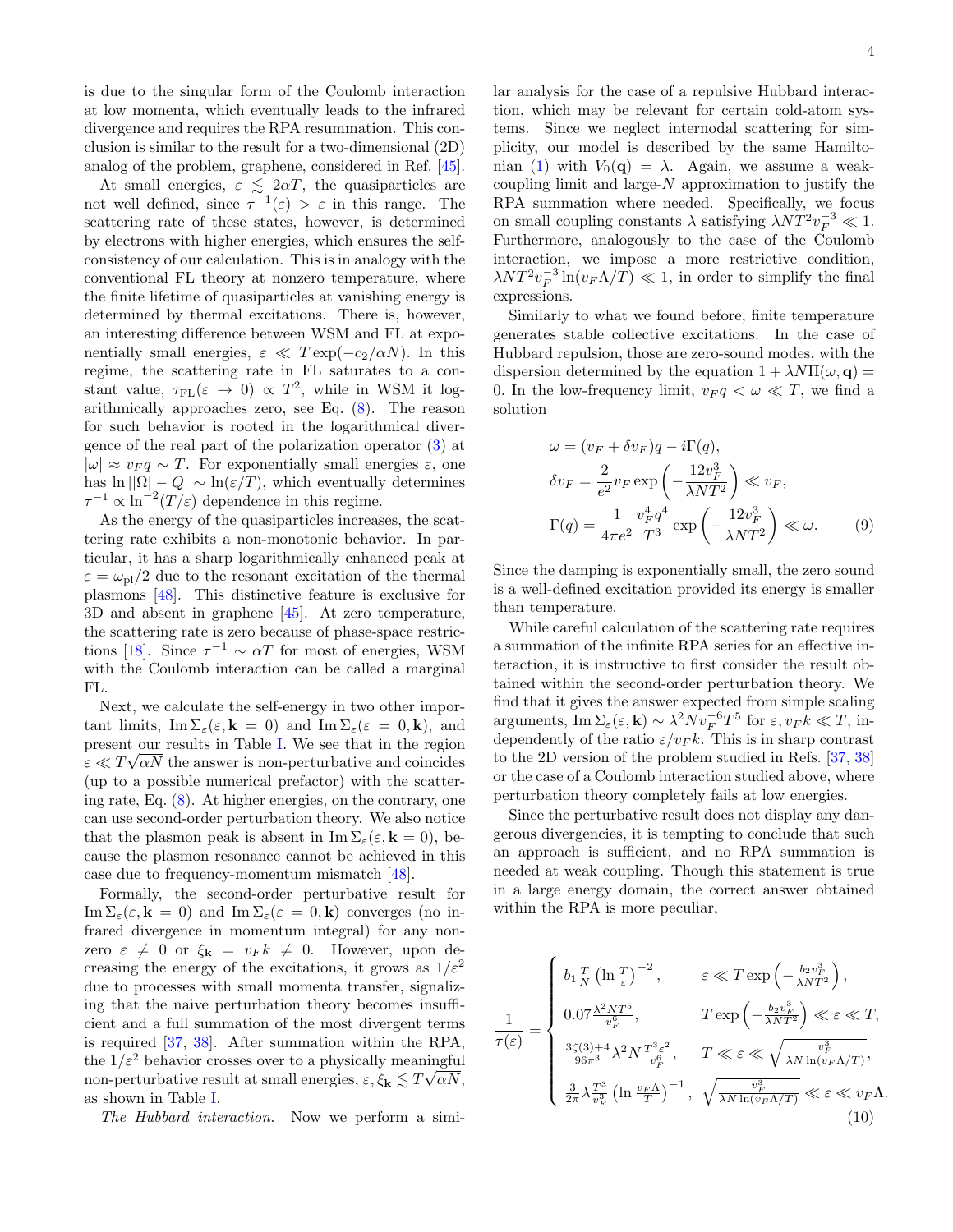|                                                                       |                                                                                                                                                                                                                                                                                                      |            | <b>Coulomb</b> $\left \varepsilon, \xi_{\mathbf{k}} \ll Te^{-c_2/\alpha N} \right  Te^{-c_2/\alpha N} \ll \varepsilon, \xi_{\mathbf{k}} \ll T\sqrt{\alpha N}$ |                                        | $\varepsilon, \xi_{\mathbf{k}} = \omega_{\text{pl}}$                                       | $ T\sqrt{\alpha N}\ll\varepsilon,\xi_{\bf k}\ll T $ | $\varepsilon, \xi_{\mathbf{k}} \gg T$                                                                  |
|-----------------------------------------------------------------------|------------------------------------------------------------------------------------------------------------------------------------------------------------------------------------------------------------------------------------------------------------------------------------------------------|------------|---------------------------------------------------------------------------------------------------------------------------------------------------------------|----------------------------------------|--------------------------------------------------------------------------------------------|-----------------------------------------------------|--------------------------------------------------------------------------------------------------------|
|                                                                       | $\left \operatorname{Im}\Sigma_{\varepsilon}(\varepsilon,0)\right \sim \frac{T}{N\ln^2(T/\varepsilon)}$                                                                                                                                                                                              | $\alpha T$ |                                                                                                                                                               | $\alpha T/2$                           |                                                                                            | $\frac{2\pi\alpha^2 NT^3}{3\varepsilon^2}$          | $\frac{\alpha^2 N \varepsilon}{12 \pi}$                                                                |
|                                                                       | $\left \text{Im }\Sigma_{\varepsilon}(0, \mathbf{k})\right  \sim \frac{T}{N \ln^2(T/\xi_{\mathbf{k}})}$                                                                                                                                                                                              | $\alpha T$ |                                                                                                                                                               | $\frac{3}{4} \alpha T \ln(1/\alpha N)$ |                                                                                            | $\frac{2\pi\alpha^2 NT^3}{9\xi_{\bf k}^2}$          | $2\alpha^2 NT^2 \exp(-\xi_{\mathbf{k}}/2T)$<br>$3\pi\xi_{\mathbf{k}}$                                  |
|                                                                       |                                                                                                                                                                                                                                                                                                      |            |                                                                                                                                                               |                                        |                                                                                            |                                                     |                                                                                                        |
|                                                                       | <b>Hubbard</b> $\left \varepsilon,\xi_{\mathbf{k}}\ll T\exp\left(-\frac{b_2v_F^3}{\lambda NT^2}\right)\right T\exp\left(-\frac{b_2v_F^3}{\lambda NT^2}\right)\ll \varepsilon,\xi_{\mathbf{k}}\ll T\left T\ll \varepsilon,\xi_{\mathbf{k}}\ll \sqrt{\frac{v_F^3}{\lambda N\ln(v_F\Lambda/T)}}\right $ |            |                                                                                                                                                               |                                        |                                                                                            |                                                     | $\epsilon,\xi_{\bf k} \gg \sqrt{\frac{v_F^2}{\lambda N \ln(v_F \Lambda/T)}}$                           |
| $\text{Im}\,\Sigma_\varepsilon(\varepsilon,0)$                        | $\sim \frac{1}{N \ln^2(T/\varepsilon)}$                                                                                                                                                                                                                                                              |            | $0.035 \frac{\lambda^2 N T^5}{v_{\square}^6}$                                                                                                                 |                                        | $\lambda^2 N \varepsilon^5$<br>$\frac{15360\pi^3v_F^6}{2}$                                 |                                                     | $3\pi\varepsilon$<br>$\sqrt{4N\ln^2(v_F\Lambda/\varepsilon)}$                                          |
| $\vert \mathop{\rm Im}\nolimits \Sigma_\varepsilon (0,{\bf k}) \vert$ | $\sim \frac{T}{N \ln^2(T/\xi_{\bf k})}$                                                                                                                                                                                                                                                              |            | $0.035 \frac{\lambda^2 N T^5}{v_{\rm E}^6}$                                                                                                                   |                                        | $\overline{\lambda^2 N T^2 \xi^3_{\bf k}} \frac{\exp(-\xi_{\bf k}/2T)}$<br>$384\pi^3v_F^6$ |                                                     | $6\pi T^2 \exp(-\xi_{\mathbf{k}}/2T)$<br>$N\xi_{\mathbf{k}}\ln^2(v_F\Lambda/\sqrt{\xi_{\mathbf{k}}}T)$ |

TABLE I. The imaginary part of the electron's self-energy in the limits of zero energy or momentum due to the Coulomb (top) or the Hubbard (bottom) interactions. The single-electron spectrum is defined as  $\xi_{\mathbf{k}} \equiv v_F k$ . In the case of the Coulomb interaction, Im  $\Sigma_{\varepsilon}(0, \mathbf{k})$  exhibits a strong peak at  $\xi_{\mathbf{k}} = \omega_{\text{pl}}$  due to resonant excitation of the thermal plasmons.

Here,  $b_{1,2}$  are coefficients of order 1,  $\zeta(x)$  is the Riemann zeta-function, and we assumed that  $\Lambda^2 \gg$  $v_F/\lambda N \ln(v_F \Lambda/T)$  [in the opposite limit, the last interval in Eq.  $(10)$  is absent. We see that, as anticipated, the second-order perturbation theory is applicable in a wide energy range, failing only for exponentially small,  $\varepsilon \ll T \exp(-b_2 v_F^3 / \lambda NT^2)$ , and parametrically large,  $\varepsilon \gg \sqrt{v_F^3/\lambda N \ln(v_F \Lambda/T)}$ , energies. From a technical perspective, the reason for the deviation from the perturbative result in these regimes is clear: even though no singularities appear at the second order, a large logarithmical factor shows up in the third order and proliferates with the order of perturbation. Hence, the RPA summation is necessary, resulting in the first and last lines of Eq. (10). The energy dependence of the scattering rate due to the Hubbard interaction is shown in Fig. 1(b).

The results for  $\text{Im }\Sigma_{\varepsilon}(\varepsilon, \mathbf{k} = 0)$  and  $\text{Im }\Sigma_{\varepsilon}(\varepsilon = 0, \mathbf{k})$ are summarized in Table I, demonstrating again the relevance of perturbation theory in a big energy interval. Interestingly, the result for the self-energy at zero momentum formally has a simple scaling behavior,  $\text{Im }\Sigma_{\varepsilon}(\varepsilon,\mathbf{k})$ 0)  $\sim \lambda^2 N \max{\{\varepsilon^5, T^5\}}$ . In practice, however, the prefactor at  $T<sup>5</sup>$  is four orders of magnitude larger than that at  $\varepsilon^5$ , which must be taken into account when applied to real materials. An analogous situation was encountered in the study of the relaxation rate in quantum dots in Ref. [52].

Conclusions. We studied the scattering rate due to a weak electron-electron interaction in three-dimensional Dirac/Weyl semimetals at finite temperature. We considered the cases of Coulomb and Hubbard interactions. We found that in the Hubbard case the scattering rate can be found within the second-order perturbation theory in a wide range of energies. On the other hand, the Coulomb interaction necessarily requires the RPA summation because of its long-range nature; this results in the nonmonotonic sharply peaked energy dependence of the scattering rate due to thermally induced plasmon resonance. In both cases, the scattering rate non-analytically approaches zero at exponentially small energies.

Acknowledgments. We are very grateful to Max Metlitski for productive discussions, and to Jonathan Ruhman and Cyprian Lewandowski for reading the manuscript and giving valuable feedback. This work was supported by the DOE Office of Basic Energy Sciences, Division of Materials Sciences and Engineering under Award DE-SC0010526.

- Correspondence should be addressed to koziiva@mit.edu [1] A. A. Abrikosov and S. D. Beneslavskiı̆, Zh. Eksp. Teor.
- Fiz. 59, 1280 (1971) (Sov. Phys. JETP 32, 699 (1971)).
- [2] A. A. Abrikosov, Phys. Rev. B 58, 2788 (1998).
- [3] S. Murakami, New J. Phys. 9, 356 (2007).
- [4] Xiangang Wan, Ari M. Turner, Ashvin Vishwanath, and Sergey Y. Savrasov, Phys. Rev. B 83, 205101 (2011).
- [5] G. Xu, H. Weng, Z. Wang, X. Dai, and Z. Fang, Phys. Rev. Lett. 107, 186806 (2011).
- [6] A. C. Potter, I. Kimchi, and A. Vishwanath, Nat. Commun. 5, 5161 (2014).
- [7] M. Koshino and T. Ando, Phys. Rev. B 81, 195431 (2010).
- [8] K.-Y. Yang, Y.-M. Lu, and Y. Ran, Phys. Rev. B 84, 075129 (2011).
- [9] A. A. Burkov and Leon Balents Phys. Rev. Lett. 107, 127205 (2011).
- [10] Pavan Hosur, S. A. Parameswaran, and Ashvin Vishwanath, Phys. Rev. Lett. 108, 046602 (2012).
- [11] B. Rosenstein and M. Lewkowicz Phys. Rev. B 88, 045108 (2013).
- [12] Z. K. Liu, B. Zhou, Y. Zhang, Z. J. Wang, H. M. Weng, D. Prabhakaran, S.-K. Mo, Z. X. Shen, Z. Fang, X. Dai, Z. Hussain, Y. L. Chen, Science 343, 864 (2014).
- [13] M. Neupane, S.-Y. Xu, R. Sankar, N. Alidoust, G. Bian, C. Liu, I. Belopolski, T.-R. Chang, H.-T. Jeng, H. Lin,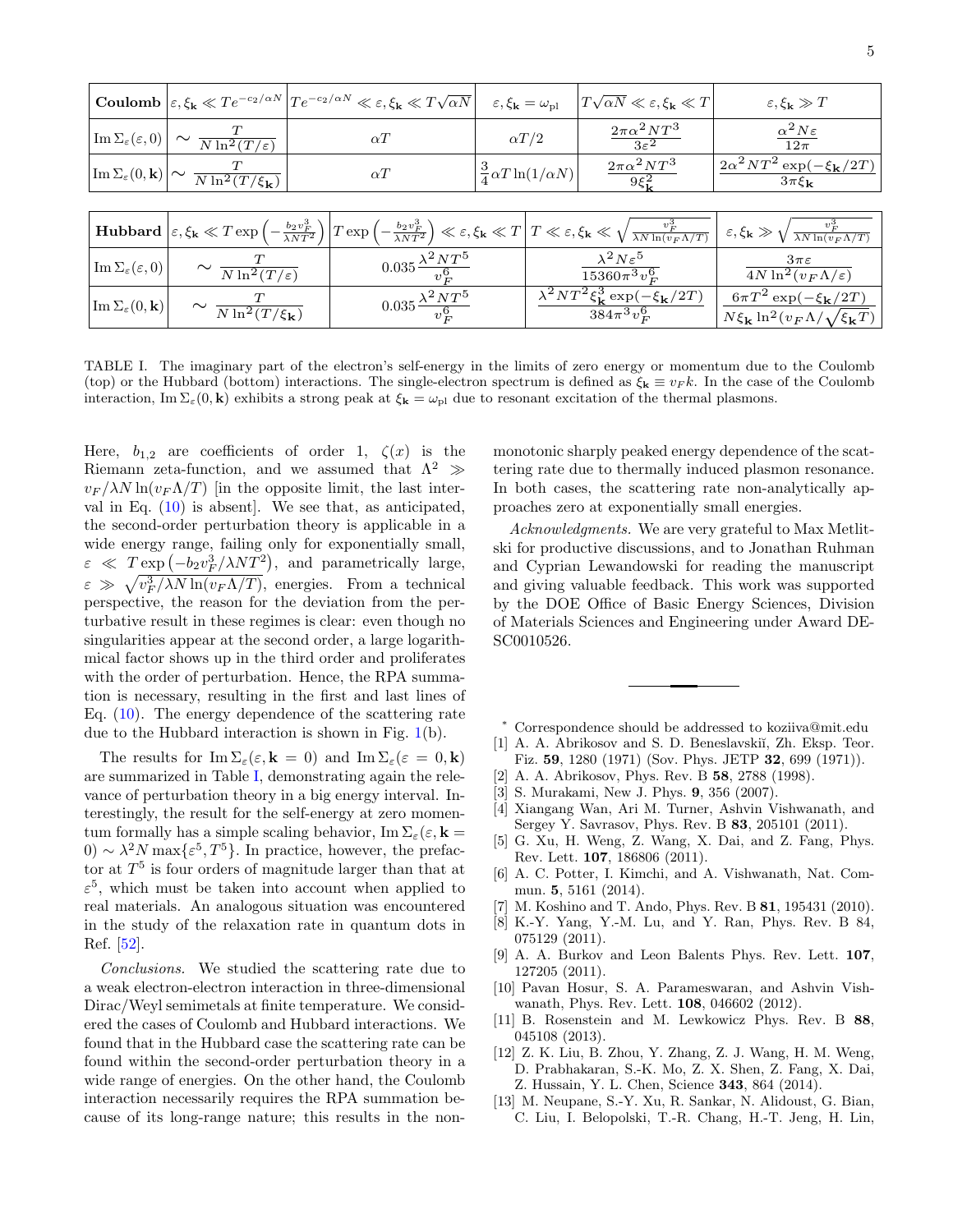A. Bansil, F. Chou, M. Z. Hasan, Nat. Commun. 5, 3786 (2014).

- [14] S.-Y. Xu, C. Liu, S. K. Kushwaha, R. Sankar, J. W. Krizan, I. Belopolski, M. Neupane, G. Bian, N. Alidoust, T.-R. Chang, H.-T. Jeng, C.-Y. Huang, W.-F. Tsai, H. Lin, P. P. Shibayev, F.-C. Chou, R. J. Cava, M. Z. Hasan, Science 347, 294 (2015).
- [15] B. Q. Lv, N. Xu, H. M. Weng, J. Z. Ma, P. Richard, X. C. Huang, L. X. Zhao, G. F. Chen, C. E. Matt, F. Bisti, V. N. Strocov, J. Mesot, Z. Fang, X. Dai, T. Qian, M. Shi, H. Ding, Nat. Phys. 11, 724 (2015).
- [16] N. P. Armitage, E. J. Mele, and Ashvin Vishwanath, Rev. Mod. Phys. 90, 015001 (2018).
- [17] A. Burkov, Annu. Rev. Condens. Matter Phys. 9, 359 (2018).
- [18] Johannes Hofmann, Edwin Barnes, and S. Das Sarma Phys. Rev. B 92, 045104 (2015).
- [19] Robert E. Throckmorton, Johannes Hofmann, Edwin Barnes, and S. Das Sarma Phys. Rev. B 92, 115101 (2015).
- [20] F. Setiawan and S. Das Sarma Phys. Rev. B 92, 235103 (2015).
- [21] Vladyslav Kozii and Liang Fu, arXiv:1708.05841
- [22] K. Esaki, M. Sato, K. Hasebe, and M. Kohmoto, Phys. Rev. B 84, 205128 (2011).
- [23] S.-D. Liang and G.-Y. Huang, Phys. Rev. A 87, 012118 (2013).
- [24] T. E. Lee, Phys. Rev. Lett. 116, 133903 (2016).
- [25] H. Menke and M. M. Hirschmann, Phys. Rev. B 95, 174506 (2017).
- [26] Yong Xu, Sheng-Tao Wang, and L.-M. Duan, Phys. Rev. Lett. 118, 045701 (2017).
- [27] Daniel Leykam, Konstantin Y. Bliokh, Chunli Huang, Y. D. Chong, and Franco Nori Phys. Rev. Lett. 118, 040401  $(2017)$ .
- [28] J. González and R. A. Molina, Phys. Rev. B **96**, 045437 (2017).
- [29] W. Hu, H. Wang, P. P. Shum, and Y. D. Chong, Phys. Rev. B 95, 184306 (2017).
- [30] Huitao Shen, Bo Zhen, Liang Fu, Phys. Rev. Lett. 120, 146402 (2018).
- [31] A. A. Zyuzin, A. Yu. Zyuzin, Phys. Rev. B 97, 041203 (2018).
- [32] Michal Papaj, Hiroki Isobe, Liang Fu, arXiv:1802.00443
- [33] Huitao Shen and Liang Fu, Phys. Rev. Lett. **121**, 026403 (2018).
- [34] Riccardo Tediosi, N. P. Armitage, E. Giannini, and D. van der Marel, Phys. Rev. Lett. 99, 016406 (2007).
- [35] G. S. Jenkins, C. Lane, B. Barbiellini, A. B. Sushkov, R. L. Carey, Fengguang Liu, J. W. Krizan, S. K. Kushwaha, Q. Gibson, Tay-Rong Chang, Horng-Tay Jeng, Hsin Lin, R. J. Cava, A. Bansil, and H. D. Drew, Phys. Rev. B 94, 085121 (2016).
- [36] Y. Nakajima, R. Hu, K. Kirshenbaum, A. Hughes, P. Syers, X. Wang, K. Wang, R. Wang, S. R. Saha, D. Pratt, J. W. Lynn, Johnpierre Paglione, Sci. Adv. 1, e1500242 (2015).
- [37] J. Paaske and D. V. Khveshchenko, Physica C 341, 265  $(2000).$
- [38] A. V. Chubukov and A. M. Tsvelik, Phys. Rev. B 73, 220503(R) (2006).
- [39] Z. Zhu, B. Fauqué, Y. Fuseya, and K. Behnia Phys. Rev. B, 84 115137 (2011).
- [40] Jonathan Ruhman and Patrick A. Lee, Phys. Rev. B 96, 235107 (2017).
- [41] Tian Liang, Quinn Gibson, Mazhar N. Ali, Minhao Liu, R. J. Cava, and N. P. Ong, Nat. Mat. 14, pp. 280284 (2015).
- [42] K. F. Young, and H. P. R. Frederikse, J. Phys. Chem. Ref. Data 2, 313 (1973).
- [43] Brian Skinner, Phys. Rev. B **90**, 060202(R) (2014).
- [44] Hiroki Isobe and Naoto Nagaosa, Phys. Rev. B 86, 165127 (2012).
- [45] M. Schütt, P. M. Ostrovsky, I. V. Gornyi, and A. D. Mirlin, Phys. Rev. B 83, 155441 (2011).
- [46] Min Lv and Shou-Cheng Zhang, Int. J. Mod. Phys. B 27, 1350177 (2013).
- [47] Jianhui Zhou, Hao-Ran Chang, and Di Xiao, Phys. Rev. B 91, 035114 (2015).
- [48] See Supplemental Material for details on the evaluation of the polarization operator at finite temperature and the calculation of the electron's self-energy.
- [49] Johannes Hofmann and S. Das Sarma, Phys. Rev. B 91, 241108(R) (2015).
- [50] Dmitri E. Kharzeev, Robert D. Pisarski, and Ho-Ung Yee, Phys. Rev. Lett. 115, 236402 (2015).
- [51] A. A. Abrikosov, L. P. Gorkov, and I. E. Dzyaloshinski, Methods of quantum field theory in statistical physics, Prentice-Hall, Englewood Cliffs, New Jersey (1963).
- [52] Vladyslav A. Kozii and Mikhail A. Skvortsov, Ann. Phys. 371, 20 (2016).

# Supplemental Material for "Thermal plasmon resonantly enhances electron scattering in Dirac/Weyl semimetals"

This Supplemental Material consists of three sections. In Section I we evaluate the polarization operator at finite temperature. In Section II we calculate the imaginary part of the fermionic self-energy with the Coulomb interaction. Finally, in Section III we perform the same calculation for the case of repulsive Hubbard interaction. The results of the Supplemental Material are summarized in Eqs.  $(3)$ ,  $(8)$ ,  $(10)$  and Table I of the main text.

## I. POLARIZATION OPERATOR AT FINITE TEMPERATURE

In this Section we calculate the polarization operator at finite temperature. After analytical continuation on real frequencies, it is given by the expression  $[S_1]$ :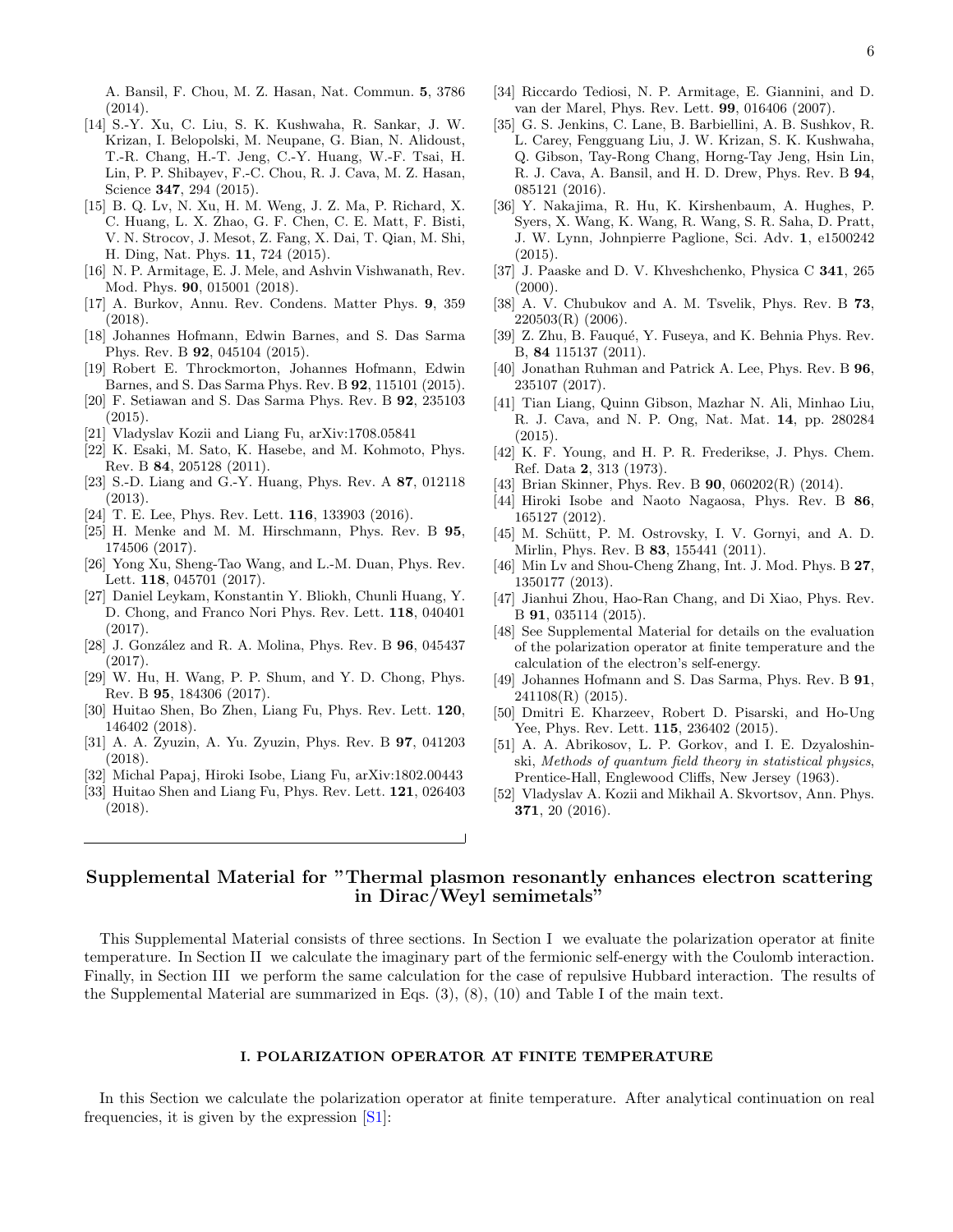$$
\operatorname{Re}\Pi^{R}(\omega,\mathbf{q}) = -\frac{1}{(2\pi)^{4}} \int d^{3}\mathbf{p} \, d\varepsilon \, \tanh\frac{\varepsilon}{2T} \operatorname{Tr}\left[G''(\varepsilon,\mathbf{p})G'(\varepsilon-\omega,\mathbf{p}-\mathbf{q}) + G''(\varepsilon,\mathbf{p}-\mathbf{q})G'(\varepsilon+\omega,\mathbf{p})\right],
$$
  
\n
$$
\operatorname{Im}\Pi^{R}(\omega,\mathbf{q}) = \frac{1}{(2\pi)^{4}} \int d^{3}\mathbf{p} \, d\varepsilon \left(\tanh\frac{\varepsilon}{2T} - \tanh\frac{\varepsilon-\omega}{2T}\right) \operatorname{Tr} G''(\varepsilon,\mathbf{p})G''(\varepsilon-\omega,\mathbf{p}-\mathbf{q}),
$$
\n(S1)

where the (bare) fermionic Green's function has form

$$
G^{R}(\varepsilon, \mathbf{p}) = \frac{1}{2} \left\{ \frac{I + \frac{\mathbf{p} \cdot \sigma}{p}}{\varepsilon - v_{F} p + i0^{+}} + \frac{I - \frac{\mathbf{p} \cdot \sigma}{p}}{\varepsilon + v_{F} p + i0^{+}} \right\},\tag{S2}
$$

and we defined  $G' = (G^R + G^A)/2$ ,  $G'' = (G^R - G^A)/2i$ . The vector of Pauli matrices  $\sigma$  obey the standard relation Tr  $\sigma^i \sigma^j = 2\delta^{ij}$ .

To evaluate the above integrals, we follow the approach used in Ref. S2. In particular, we use elliptical coordinates defined as  $\xi = (p + |\mathbf{p} - \mathbf{q}|)/q$  and  $\eta = (p - |\mathbf{p} - \mathbf{q}|)/q$ . The expression for polarization operator then takes form

$$
\text{Re } \Pi^{R}(\Omega, Q) = \frac{T^{2}}{v_{F}^{3}} \frac{Q^{2}}{2\pi^{2}} \int_{1}^{\tilde{\Lambda}/Q} d\xi \int_{0}^{1} d\eta \frac{1}{\cosh Q\xi + \cosh Q\eta} \left[ \frac{\eta(\xi^{2} - 1)}{\eta^{2} - \beta^{2}} \sinh Q\eta + \frac{\xi(1 - \eta^{2})}{\xi^{2} - \beta^{2}} \sinh Q\xi \right], \tag{S3}
$$

$$
\operatorname{Im} \Pi^{R}(\Omega, Q) = \frac{T^{2}}{v_{F}^{3}} \frac{Q^{2} \sinh \Omega}{4\pi} \left[ \Theta(Q^{2} - \Omega^{2}) \int_{1}^{\infty} d\xi \frac{\xi^{2} - 1}{\cosh \Omega + \cosh \xi Q} + \Theta(\Omega^{2} - Q^{2}) \int_{0}^{1} d\eta \frac{1 - \eta^{2}}{\cosh \Omega + \cosh \eta Q} \right], \quad (S4)
$$

where  $\Lambda$  is an ultra-violet momentum cutoff beyond which the spectrum cannot be approximated as linear anymore, and we introduced dimensionless variables  $Q = v_F q/2T$ ,  $\Omega = \omega/2T$ ,  $\beta = \Omega/Q$ ,  $\Lambda = v_F \Lambda/2T$ .  $\Theta(x)$  is the Heaviside step function. After straightforward calculation, we find in different limiting cases:

$$
\operatorname{Re}\Pi^{R}(\Omega,Q) = \frac{T^{2}}{v_{F}^{3}} \begin{cases} \frac{1}{6} \left(1 - \frac{|\Omega|}{2Q} \ln \frac{|\Omega| + Q}{|\Omega| - Q|} \right) + \frac{Q^{2}}{3\pi^{2}} \ln \frac{\tilde{\Lambda}}{\max\{1, |\Omega|\}}, & Q \ll 1, \end{cases}
$$
 regions 1,2  

$$
\frac{Q^{2}}{3\pi^{2}} \ln \frac{\tilde{\Lambda}}{\sqrt{|\Omega^{2} - Q^{2}|}}, \qquad Q \gg 1,
$$
 regions 3,4

$$
\operatorname{Im} \Pi^{R}(\Omega, Q) = \frac{T^{2}}{v_{F}^{3}} \begin{cases} \frac{Q^{2}}{6\pi} \tanh \frac{\Omega}{2}, & Q \ll 1, Q < |\Omega|, & \text{region 1} \\ \frac{\pi}{12} \frac{\Omega}{Q}, & Q \ll 1, Q > |\Omega|, & \text{region 2} \\ \frac{Q^{2}}{6\pi} \text{sign}\Omega, & Q \gg 1, Q < |\Omega|, & \text{region 3} \\ \frac{1}{\pi} \sinh \Omega e^{-Q}, & Q \gg 1, Q > |\Omega|, & \text{region 4} \end{cases}
$$
(S5)

Under the assumption we made in this paper,  $\alpha N \ln \tilde{\Lambda} \ll 1$  (or  $\lambda N T^2 v_F^{-3} \ln \tilde{\Lambda} \ll 1$  for the Hubbard interaction), the second term in the expression for Re  $\Pi^R(\Omega,Q)$  at  $Q \ll 1$ ,  $(Q^2/3\pi^2) \ln \tilde{\Lambda}$ , can be neglected for our further purposes.

As we will demonstrate below, asymptotic expression (S5) is sufficient for calculating fermionic self-energy with correct numerical prefactors in a wide energy range. The only exception is an exponentially small region where main contribution comes from energy and momentum transfer of order of temperature. In this regime, the approximate form of polarization operator (S5) is not accurate, and, hence, the correct numerical coefficient cannot be obtained.

#### II. SELF-ENERGY DUE TO THE COULOMB INTERACTION

In this Section we present some details of the calculation of the imaginary part of the self-energy due to the Coulomb interaction. In the one-loop approximation, it is given by the diagram shown in Fig. S1 (b), and its analytical expression reads as [S1]

$$
\operatorname{Im} \Sigma^{R}(\varepsilon, \mathbf{k}) = -\frac{1}{(2\pi)^{4}} \int d^{3} \mathbf{q} \int d\omega G''(\varepsilon - \omega, \mathbf{k} - \mathbf{q}) V''(\omega, \mathbf{q}) \left( \coth \frac{\omega}{2T} + \tanh \frac{\varepsilon - \omega}{2T} \right),\tag{S6}
$$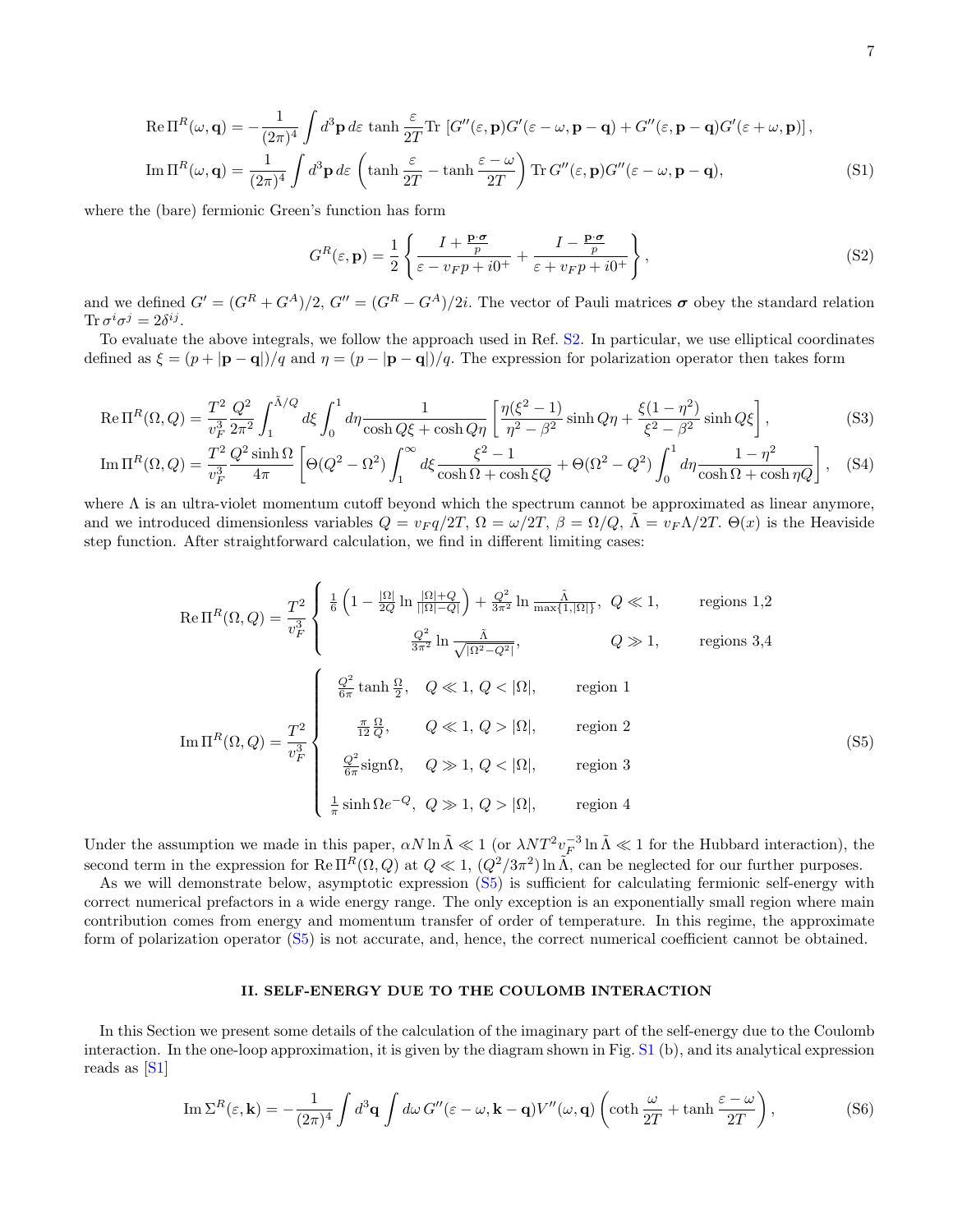

FIG. S1. (a) The effective interaction  $V(\omega, \mathbf{q})$  (wavy line) within the RPA, which is justified in the large-N limit. Zigzag line  $V_0(\mathbf{q})$  corresponds to the bare interaction. (b) One-loop diagram for the fermionic self-energy. (c) The second-order perturbative contribution to the fermionic self-energy. Non-RPA second-order diagram can be neglected within the large-N approximation.

where  $G'' = (G^R - G^A)/2i$ ,  $V'' = (V^R - V^A)/2i$ . Throughout this paper, we assume that the effective interaction  $V(\omega, \mathbf{q})$  is given by the random phase approximation (RPA) series, see Fig. S1 (a):

$$
V^{R}(\omega, \mathbf{q}) = \frac{V_0(\mathbf{q})}{1 + V_0(\mathbf{q}) N \Pi^R(\omega, \mathbf{q})},
$$
\n(S7)

where  $V_0(\mathbf{q})$  is the bare interaction. The RPA is justified if the number of Weyl/Dirac nodes N is large, which we assume in this paper.

As was discussed in the main text, the self-energy is generally a matrix and can be parameterized as  $\Sigma(\varepsilon, \mathbf{k}) =$  $\Sigma_{\varepsilon}I + \Sigma_{v}\sigma \cdot \hat{k}$ . Since we are interested in  $\Sigma_{\varepsilon}$ , one has  $G''(\varepsilon, \mathbf{p}) \to -(\pi/2)[\delta(\varepsilon - v_F p) + \delta(\varepsilon + v_F p)]$ , which leads to

$$
\mathrm{Im}\,\Sigma_{\varepsilon}^{R}(\varepsilon,\mathbf{k}) = \frac{1}{4} \sum_{i=\pm} \int \frac{d^{3}\mathbf{q}}{(2\pi)^{3}} \mathrm{Im}V^{R}(\omega_{i},\mathbf{q}) \left(\coth\frac{\omega_{i}}{2T} + \tanh\frac{\varepsilon - \omega_{i}}{2T}\right) =
$$
\n
$$
= -\frac{1}{16\pi^{2}} \sum_{i=\pm} \int_{-1}^{1} dt \int_{0}^{\Lambda} q^{2} dq \frac{N V_{0}^{2}(\mathbf{q}) \mathrm{Im}\Pi^{R}(\omega_{i},\mathbf{q})}{\left[1 + N V_{0}(\mathbf{q}) \mathrm{Re}\Pi^{R}(\omega_{i},\mathbf{q})\right]^{2} + \left[N V_{0}(\mathbf{q}) \mathrm{Im}\Pi^{R}(\omega_{i},\mathbf{q})\right]^{2}} \left(\coth\frac{\omega_{i}}{2T} + \tanh\frac{\varepsilon - \omega_{i}}{2T}\right), \quad (S8)
$$

with  $\omega_{\pm} \equiv \varepsilon \pm v_F |\mathbf{k} - \mathbf{q}| = \varepsilon \pm v_F \sqrt{k^2 + q^2 - 2kq t}$ ,  $t = \cos \theta_{\mathbf{kq}}$ , and  $\theta_{\mathbf{kq}}$  is an angle between vectors **k** and **q**. In dimensionless variables, the self-energy takes form

$$
\operatorname{Im} \Sigma_{\varepsilon}^{A}(x, y) = \frac{1}{2\pi^{2}} \frac{T^{3}}{v_{F}^{3}} \sum_{i=\pm} \int_{-1}^{1} dt \int_{0}^{\tilde{\Lambda}} Q^{2} dQ \frac{N V_{0}^{2}(Q) \operatorname{Im} \Pi^{R}(\Omega_{i}, Q) \left[\coth \Omega_{i} + \tanh(x - \Omega_{i})\right]}{\left[1 + N V_{0}(Q) \operatorname{Re} \Pi^{R}(\Omega_{i}, Q)\right]^{2} + \left[N V_{0}(Q) \operatorname{Im} \Pi^{R}(\Omega_{i}, Q)\right]^{2}},
$$
\n(S9)

where  $\Omega_{\pm} = x \pm \sqrt{y^2 + Q^2 - 2yQt}$ ,  $x = \varepsilon/2T$ ,  $y = v_F k/2T$ , and we focus on the advanced Green's function hereafter to get rid of an extra "−" sign. This expression is very general and will serve as a starting point for both the Coulomb and the Hubbard interactions.

In the case of the Coulomb interaction,  $V_0(Q)$  is given by

$$
V_0(Q) = \pi \alpha \frac{v_F^3}{T^2} \frac{1}{Q^2},\tag{S10}
$$

where  $\alpha = e^2/\epsilon v_F$  is an effective fine-structure constant.

Now we have all ingredients to calculate Im  $\Sigma$  in different limiting cases. In this paper we focus on a weak-coupling limit. Moreover, to simplify some of the final expressions, we assume that  $\alpha N \ln \Lambda \ll 1$ .

#### A. Calculation of  $\text{Im }\Sigma_{\varepsilon}$  on the mass shell (scattering rate)

On the mass shell, fermionic energy and momentum are related as  $y = x$  (or  $v_F k = \varepsilon$ ), and we consider positive energies for definiteness. Thus, we have  $\Omega_{\pm} = x \pm \sqrt{x^2 + Q^2 - 2xQt}$ . There are three main energy domains, where the integration can be performed and the expression for  $\text{Im }\Sigma$  can be obtained analytically.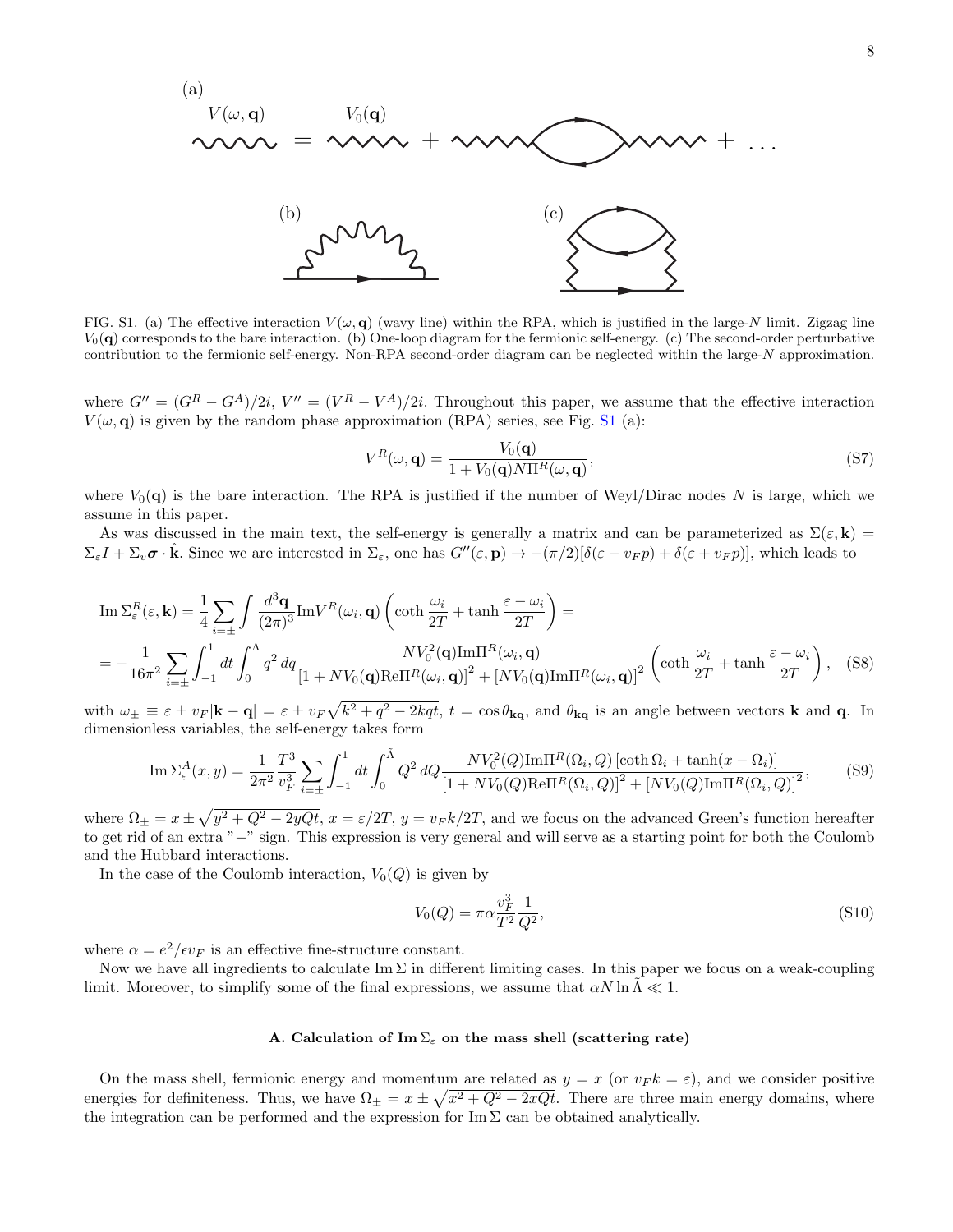# 1. Regime  $x \gg \sqrt{\alpha N}$

In the regime  $x \gg$ √  $\alpha N$  the main contribution comes from region 2, see Eq. (S5), defined as  $Q \ll 1$ ,  $|\Omega| < Q$ . As we demonstrate below, important momenta are  $Q \sim \sqrt{\alpha N} \ll \min\{x, 1\}$ . The corresponding contribution to the scattering rate then equals (only  $\Omega_{-} \approx Qt \ll 1$  contributes)

$$
\frac{1}{\tau(x)} \equiv -2\mathrm{Im}\,\Sigma_{\varepsilon}^{R}(x,x) = \frac{\pi}{12}\alpha^{2}NT \int_{-1}^{1} dt \int_{0}^{\infty} \frac{Q\Omega_{-}\left[\coth\Omega_{-} + \tanh(x-\Omega_{-})\right]dQ}{\left[Q^{2} + \frac{\pi\alpha N}{6}\left(1 - \frac{|\Omega_{-}|}{2Q}\ln\frac{Q+|\Omega_{-}|}{Q-|\Omega_{-}|}\right)\right]^{2} + \left[\frac{\alpha N\pi^{2}}{12}\frac{\Omega_{-}|}{Q}\right]^{2}}
$$

$$
\approx \frac{\pi}{12}\alpha^{2}NT \int_{0}^{1} dt \int_{0}^{\infty} \frac{2QdQ}{\left[Q^{2} + \frac{\pi\alpha N}{6}\left(1 - \frac{t}{2}\ln\frac{1+t}{1-t}\right)\right]^{2} + \left[\frac{\alpha N\pi^{2}}{12}t\right]^{2}} =
$$

$$
= \alpha T \int_{0}^{1} \frac{dt}{2\pi t} \left\{\pi - 2\arctan\left[\frac{2}{\pi t}\left(1 - \frac{t}{2}\ln\frac{1+t}{1-t}\right)\right]\right\} \approx 0.549\alpha T.
$$
(S11)

We see that, indeed, the main contribution comes from  $Q \sim$  $\alpha N \ll \min\{x, 1\}$ , hence, we changed the upper limit of integration over Q from  $\sim \min\{x, 1\}$  to  $\infty$ . This result is non-perturbative and requires the RPA summation.

2. *Regime* exp 
$$
\left(-\frac{c_2}{\alpha N}\right) \ll x \ll \sqrt{\alpha N}
$$

In this regime,  $\exp(-c_2/\alpha N) \ll x \ll$ √  $\alpha N$ , where  $c_2$  is some numerical constant of order 1, the main contribution comes from regions 1 and 2, implying that  $Q \ll 1$ . In region 1, i.e.,  $Q \ll 1$ ,  $Q < |\Omega|$ , only  $\Omega_+$  contributes, since  $|\Omega_-| < Q$ . Moreover, as we show below, the important momenta are  $Q \sim \sqrt{\alpha N \ln \frac{\sqrt{\alpha N}}{x}} \gg x$ , so we can write

$$
\left(\frac{1}{\tau(x)}\right)_1 = \frac{\alpha^2 NT}{6\pi} \int_{-1}^1 dt \int_{\sim x}^{\sim 1} dQ \frac{\tanh(\Omega_+/2) \left[\coth \Omega_+ + \tanh(x - \Omega_+)\right]}{\left[1 + \frac{\pi \alpha N}{6Q^2} \left(1 - \frac{|\Omega_+|}{2Q} \ln \frac{|\Omega_+|+Q}{|\Omega_+|-Q}\right)\right]^2 + \left[\frac{\alpha N}{6} \tanh \frac{\Omega_+}{2}\right]^2} \approx
$$
\n
$$
\approx \frac{\alpha^2 NT}{12\pi} \int_{-1}^1 dt \int_{\sim x}^{\sim 1} \frac{Q^4 dQ}{\left[Q^2 + \frac{\pi \alpha N}{6} \left(1 - \frac{1}{2} \ln \frac{2Q}{x(1-t)}\right)\right]^2 + \left[\frac{\alpha N Q^3}{12}\right]^2},\tag{S12}
$$

where we used the fact that  $\Omega_+ \approx Q$  for  $Q \gg x$ . We see that, indeed, the main contribution comes from the vicinity of  $Q_0$  determined by the equation

$$
Q_0^2 = \frac{\pi \alpha N}{6} \left( \frac{1}{2} \ln \frac{2Q_0}{x(1-t)} - 1 \right).
$$
 (S13)

With the logarithmic accuracy, the solution is given by  $Q_0 \approx \sqrt{\frac{\pi \alpha N}{12} \ln \frac{\sqrt{\alpha N}}{x}}$  and satisfies  $x \ll Q_0 \ll 1$ . Hence, assuming also that  $\ln(\sqrt{\alpha N}/x) \gg 1$ , we obtain

$$
\left(\frac{1}{\tau(x)}\right)_1 \approx \frac{\alpha^2 NT}{12\pi} \int_{-1}^1 dt \int_{\sim x}^{\sim 1} \frac{Q_0^4 dQ}{(Q^2 - Q_0^2)^2 + \left(\frac{\alpha N Q_0^3}{12}\right)^2} \approx \frac{\alpha^2 NT Q_0^2}{24\pi} \int_{-\infty}^{\infty} \frac{dQ}{Q^2 + \left(\frac{\alpha N Q_0^2}{24}\right)^2} = \alpha T. \tag{S14}
$$

Analogously, we find the contribution from region 2,  $|\Omega| < Q$ , which only exists for the term with  $\Omega_{-} \approx -Q$  (since  $|\Omega_+| > Q$ :

$$
\left(\frac{1}{\tau(x)}\right)_2 = \frac{\pi\alpha^2 NT}{12} \int_{-1}^1 dt \int_{\sim x}^{\sim 1} \frac{\Omega_d Q}{Q^3} \frac{\left[\coth \Omega_- + \tanh(x - \Omega_-)\right]}{\left[1 + \frac{\pi\alpha N}{6Q^2} \left(1 - \frac{|\Omega_-|}{2Q} \ln \frac{Q + |\Omega_-|}{Q - |\Omega_-|}\right)\right]^2 + \left[\frac{\pi^2\alpha N\Omega_-}{12Q^3}\right]^2} \approx \frac{\pi\alpha^2 NTQ_0}{6} \int_{\sim x}^{\sim 1} \frac{dQ}{(Q^2 - Q_0^2)^2 + \left(\frac{\pi^2\alpha N}{12}\right)^2} \approx \frac{\pi\alpha^2 NT}{24Q_0} \int_{-\infty}^{\infty} \frac{dQ}{Q^2 + \left(\frac{\pi^2\alpha N}{24Q_0}\right)^2} = \alpha T,
$$
\n(S15)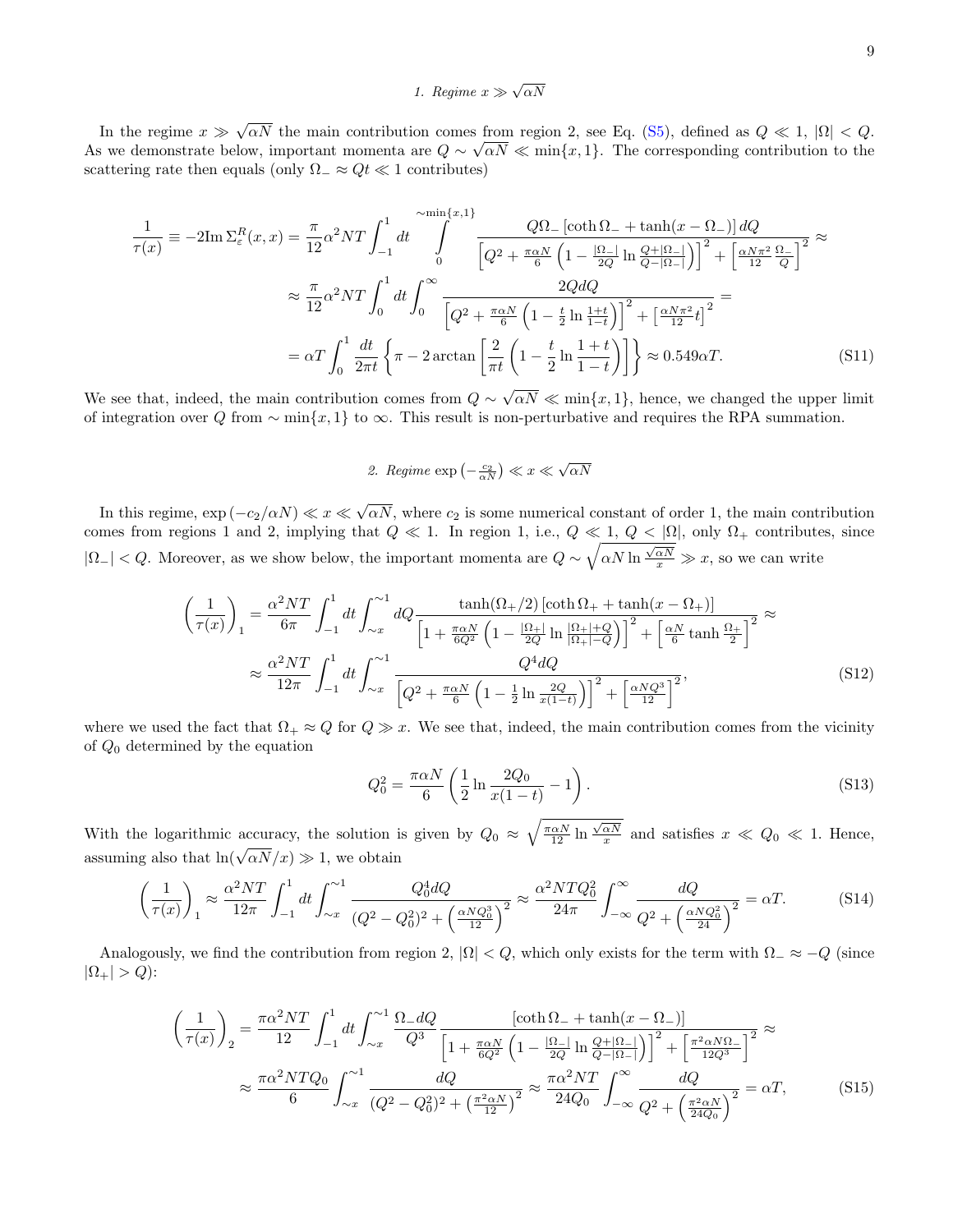where  $Q_0$  is determined by the same expression (S13). Here, again, we assumed that  $\ln(\sqrt{\alpha N}/x) \gg 1$ , while the where  $Q_0$  is determined by the same expression (S13). Here,<br>corrections to the above expression are of order  $1/\ln(\sqrt{\alpha N}/x)$ .

Summing up the two contributions, we find

$$
\frac{1}{\tau(x)} = \left(\frac{1}{\tau(x)}\right)_1 + \left(\frac{1}{\tau(x)}\right)_2 = 2\alpha T, \qquad \exp\left(-\frac{c_2}{\alpha N}\right) \ll x \ll \sqrt{\alpha N}.
$$
\n<sup>(S16)</sup>

One can easily show that these contributions remain the same for any energy and momentum  $\varepsilon$  and **k** satisfying the condition  $T \exp \left(-\frac{c_2}{\alpha N}\right) \ll \max\{\varepsilon, v_F k\} \ll T\sqrt{\alpha N}$ , independently of the ratio between  $\varepsilon$  and  $v_F k$ . Hence, we conclude that

$$
\operatorname{Im} \Sigma_{\varepsilon}^{A}(\varepsilon, k) \approx \alpha T, \qquad T \exp\left(-\frac{c_2}{\alpha N}\right) \ll \max\{\varepsilon, v_F k\} \ll T\sqrt{\alpha N}.
$$
\n
$$
(S17)
$$

A word of caution is needed here. We assumed, but did not check it in general case, that there are no significant contributions from any regions other than the vicinity of  $Q_0 \approx \sqrt{\frac{\pi \alpha N}{12} \ln \frac{T \sqrt{\alpha N}}{\max\{\varepsilon, v_F k\}}}$ . We did check this statement, however, for the cases we focused on in this paper, namely, for zero energy, momentum, and on the mass shell.

3. *Regime* 
$$
x \ll \exp\left(-\frac{c_2}{\alpha N}\right)
$$

For the exponentially small energies,  $x \ll \exp(-\frac{c_2}{\alpha N})$ , all regions contribute to the scattering rate. The main contribution comes from  $|\Omega| \sim Q \sim 1$ , where our approximation for the polarization operator Eq. (S5) is not accurate, and, as a result, the scattering rate cannot be found with the correct numerical prefactor. The functional dependence, however, can still be extracted simply by extrapolating expression (S5) to the region  $Q \sim 1$ . To demonstrate it, we consider region 3,  $Q \gg 1$ ,  $|\Omega| > Q$ . One can estimate the contribution from this region as

$$
\frac{1}{\tau(x)} \sim \alpha^2 NT \int_{-1}^1 dt \int_{\sim 1}^\infty \frac{dQ}{Q^2} \frac{\coth \Omega_+ + \tanh(x - \Omega_+)}{\left(1 + \frac{\alpha N}{3\pi} \ln \frac{\tilde{\Lambda}}{\sqrt{\Omega_+^2 - Q^2}}\right)^2 + \left(\frac{\alpha N}{6}\right)^2} \sim \alpha^2 NT \int_{\sim 1} \frac{dQ}{Q^2} \frac{1}{[\alpha N \ln(xQ)]^2} \sim \frac{T}{N(\ln x)^2},
$$
(S18)

where we exploited the fact that  $\Omega_+^2 - Q^2 \approx 2xQ(1-t)$  and  $\alpha N \ln(1/x) \gg 1$ . The contributions from all other regions can be estimated analogously, leading to the same answer. Important, Eq. (S18) results from the logarithmical factor in the real part of the polarization operator.

The same behavior of  $\text{Im }\Sigma(\varepsilon, \mathbf{k})$  is expected for all exponentially small energies/momenta,  $\max{\varepsilon, v_F k} \ll$  $T \exp(-c_2/\alpha N)$ , not only on the mass shell.

## 4. Plasmon-enhanced peak at  $x = \Omega_{pl}/2$

When frequency and momentum of the effective interaction  $V(\Omega, Q)$  satisfy the plasmon dispersion relation,  $\Omega = \Omega_{\text{pl}} + 3Q^2/10\Omega_{\text{pl}}$  with  $\Omega_{\text{pl}} = \sqrt{\pi \alpha N/18}$  (and assuming that  $Q \leq \Omega_{\text{pl}}$ ), the scattering rate exhibits significant enhancement due to thermal plasmons. This condition can only be satisfied in region 1,  $Q \ll 1$  with  $Q < |\Omega|$ , provided  $x = \Omega_{\text{pl}}/2$ . The expression for scattering rate then takes form

$$
\frac{1}{\tau(x = \Omega_{\rm pl}/2)} = \frac{\alpha^2 NT}{12\pi} \int_{-1}^{1} dt \int_{0}^{\infty} \frac{dQ}{\left[1 + \frac{\pi \alpha N}{6Q^2} \left(1 - \frac{\Omega_{+}}{2Q} \ln \frac{\Omega_{+} + Q}{\Omega_{+} - Q}\right)\right]^2 + \left[\frac{\alpha N \Omega_{+}}{12}\right]^2}.
$$
(S19)

Expanding the expression for  $\Omega_+$  at  $Q \ll x$ , we find

$$
1 + \frac{\pi \alpha N}{6Q^2} \left( 1 - \frac{\Omega_+}{2Q} \ln \frac{\Omega_+ + Q}{\Omega_+ - Q} \right) = \frac{Q}{x} \left( \frac{7Q}{20x} - t \right),\tag{S20}
$$

resulting in

$$
\frac{1}{\tau \left(x = \frac{\Omega_{\rm pl}}{2}\right)} = \frac{\alpha^2 N T x^2}{12\pi} \int_0^{\infty} \frac{dQ}{Q^2} \int_{-1}^1 \frac{dt}{\left(t - \frac{7Q}{20x}\right)^2 + \left(\frac{\alpha N x^2}{6Q}\right)^2} \approx \frac{\alpha T}{2} \int_{\infty}^{\infty} \frac{dQ}{Q} = \frac{\alpha T}{2} \ln \frac{1}{\alpha N x} \approx \frac{3\alpha T}{4} \ln \frac{1}{\alpha N}.\tag{S21}
$$

We see that the main contribution comes from  $t = \frac{7Q}{20x}$ , which, plugged into the expression for frequency, leads exactly to the plasmon dispersion,  $\Omega = x + \sqrt{x^2 + Q^2 - 2Qxt} \approx 2x + 3Q^2/20x = \Omega_{\text{pl}} + 3Q^2/10\Omega_{\text{pl}}$ . Momenta that contribute belong to the region  $\Omega_{\text{pl}}^4 \lesssim Q \lesssim \Omega_{\text{pl}}$ , thus justifying our original assumption.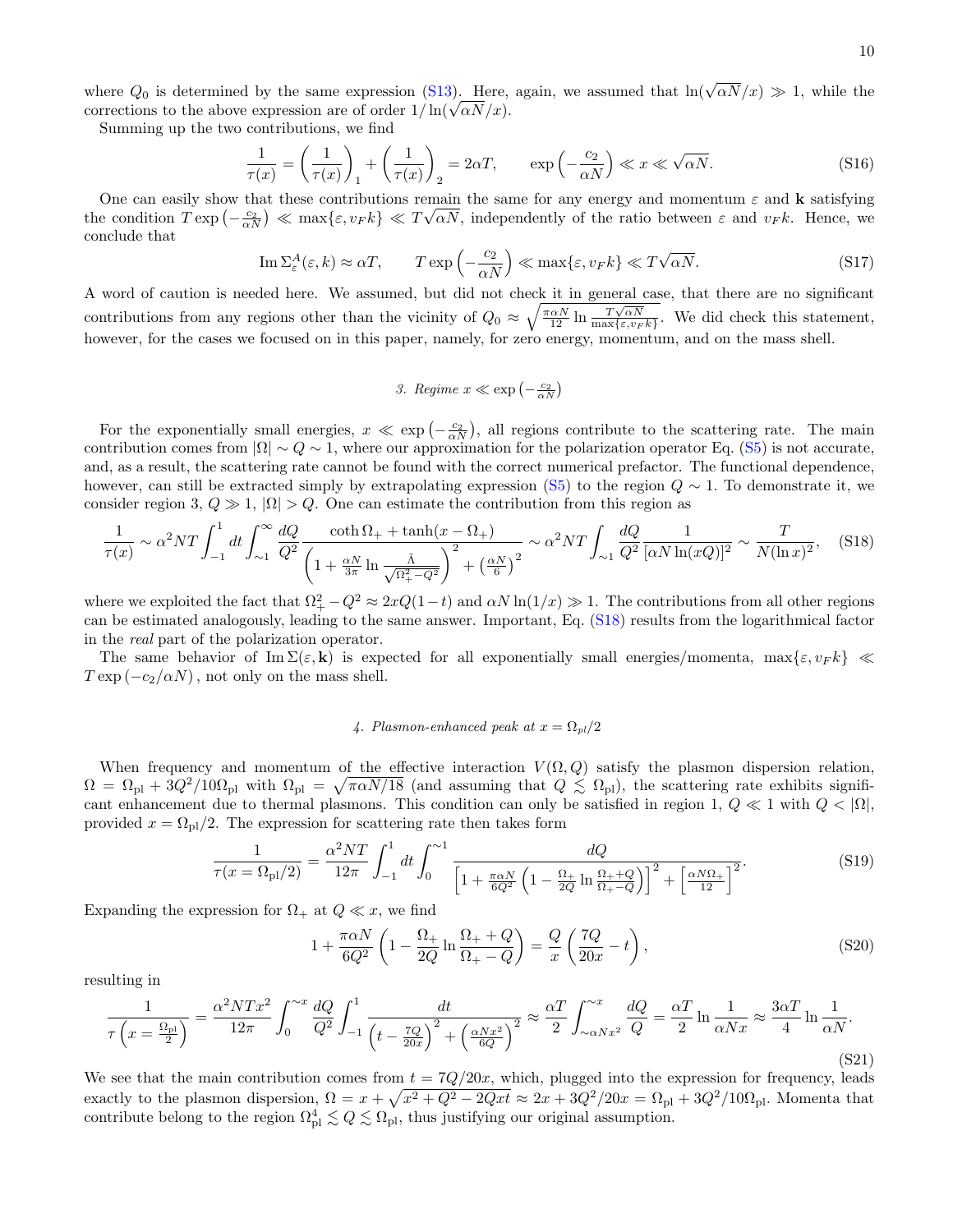## **B.** Calculation of  $\text{Im }\Sigma_{\varepsilon}(\varepsilon=0,k)$

The calculation in case of zero energy,  $\varepsilon = 0$ , is very similar to that on the mass shell. The imaginary part of self-energy is given by the same expression (S9), but now with  $x = 0$  and  $\Omega_{\pm} = \pm \Omega = \pm \sqrt{Q^2 + y^2 - 2Qyt}$  (here  $y = v_F k/2T$ , leading to

$$
\operatorname{Im} \Sigma_{\varepsilon}^{A}(0, y) = -\frac{2T^3}{\pi^2 v_F^3} \int_{-1}^{1} dt \int_0^{\tilde{\Lambda}} Q^2 dQ \frac{\operatorname{Im} V^R(\Omega, Q)}{\sinh 2\Omega}.
$$
 (S22)

#### 1. Regime  $y \gg 1$

In the regime  $y \gg 1$  the main contribution comes from region 3,  $Q \gg 1$ ,  $|\Omega| > Q$ . The condition  $|\Omega| > Q$  implies that  $Qt < y/2$ . We find

$$
\operatorname{Im}\Sigma_{\varepsilon}^{A}(0,y) \approx \frac{\alpha^2 NT}{3\pi} \int_{-1}^{1} dt \int_{\sim 1}^{\infty} dQ \frac{\Theta(y - 2Qt)}{\sinh 2\Omega} \approx \frac{2\alpha^2 NT}{3\pi} \int_{-1}^{1} dt \int_{\sim 1}^{\infty} dQ \Theta(y - 2Qt) e^{-2\Omega}.
$$
 (S23)

Thus, the most significant contribution comes from the region where  $\Omega = \sqrt{Q^2 + y^2 - 2Qyt}$  is at minimum, resulting in  $Q \approx y/2$ ,  $t \approx 1$ . Hence, changing variables of integration according to  $Q = y(1 + \xi)/2$ ,  $t = 1 - \eta$ , we find that  $\Omega \approx y(1 - \xi + 2\eta)/2$  and the condition  $2Qt < y$  is equivalent to  $\xi < \eta$ . This leads to

$$
\operatorname{Im}\Sigma_{\varepsilon}^{A}(0,y) \approx \frac{\alpha^{2}NTy}{3\pi} \int_{0}^{\infty} d\eta \int_{-\infty}^{\eta} d\xi e^{-y+y(\xi-2\eta)} = \frac{\alpha^{2}NTy}{3\pi} e^{-y} \int_{0}^{\infty} d\eta e^{-y\eta} \int_{0}^{\infty} d\xi e^{-y\xi} = \frac{\alpha^{2}NT}{3\pi} \frac{e^{-y}}{y}.
$$
 (S24)

We see that, unlike the case on the mass shell, this result is within the second-order perturbation theory and can be obtained, in principle, without the RPA summation.

2. *Regime* 
$$
\sqrt{\alpha N} \ll y \ll 1
$$

In this regime the main contribution comes from region 2,  $Q \ll 1$  with  $|\Omega| < Q$ , which implies that  $2Qt > y$ . This leads to

$$
\operatorname{Im}\Sigma_{\varepsilon}^{A}(0,y) \approx \frac{\pi\alpha^{2}NT}{6} \int_{y/2}^{\infty} \frac{dQ}{Q^3} \int_{y/2Q}^{1} dt \frac{\Omega}{\sinh 2\Omega} \frac{1}{\left[1 + \frac{\pi\alpha N}{6Q^2} \left(1 - \frac{\Omega}{2Q} \ln \frac{Q+\Omega}{Q-\Omega}\right)\right]^2 + \left[\frac{\pi^2\alpha N\Omega}{12Q^3}\right]^2}.
$$
 (S25)

More specifically, important frequencies and momenta are  $\Omega \sim Q \sim y \gg$ √  $\alpha N$ , which results in

$$
\operatorname{Im}\Sigma^A_{\varepsilon}(0,y) \approx \frac{\pi\alpha^2 NT}{12} \int_{y/2}^{\infty} \frac{dQ}{Q^3} \left(1 - \frac{y}{2Q}\right) = \frac{\pi\alpha^2 NT}{18y^2}, \qquad \sqrt{\alpha N} \ll y \ll 1,
$$
\n(S26)

where we extended the limit of integration over Q from  $\sim 1$  to  $\infty$ . This result is, again, within the second-order perturbation theory.

# 3. Regime  $y \ll \sqrt{\alpha N}$

The calculation in this region is absolutely analogous to the calculation on the mass shell, leading to the same result:

$$
\operatorname{Im} \Sigma_{\varepsilon}^{A}(0, y) = \begin{cases} \sim \frac{T}{N \ln^2 y}, & y \ll \exp\left(-\frac{c_2}{\alpha N}\right) \\ \alpha T, & \exp\left(-\frac{c_2}{\alpha N}\right) \ll y \ll \sqrt{\alpha N} \end{cases}
$$
(S27)

This result is non-perturbative and requires the RPA summation.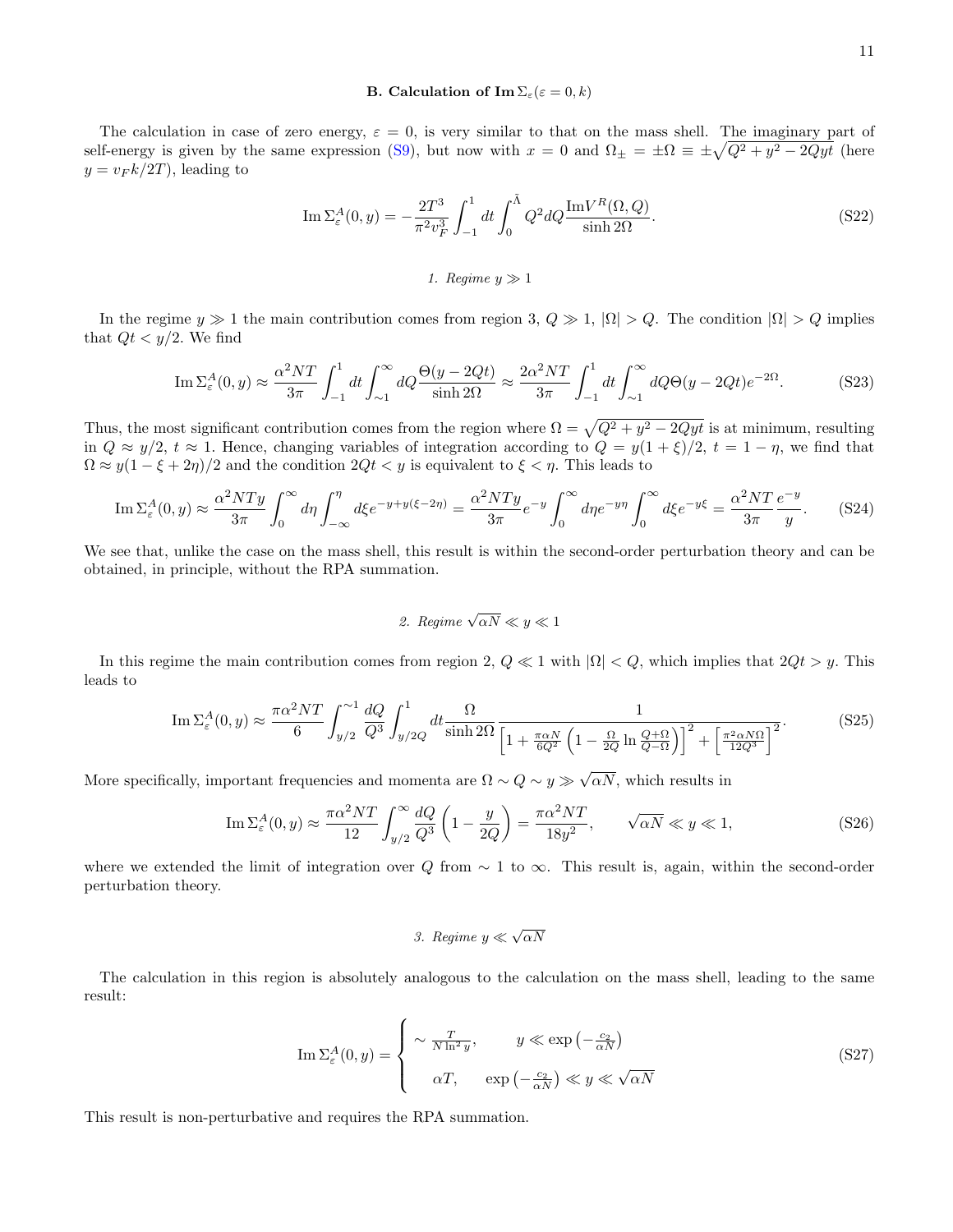## 4. Plasmon-enhanced peak at  $y = \Omega_{pl}$

The calculation of plasmon peak at zero external energy is similar to the on-mass-shell case, with the only difference that the peak position now is at  $y = \Omega_{\text{pl}}$ . Repeating all the steps of Sec. II A 4, we find

$$
1 + \frac{\pi \alpha N}{6Q^2} \left( 1 - \frac{\Omega}{2Q} \ln \frac{\Omega + Q}{\Omega - Q} \right) = \frac{2Q}{y} \left( \frac{Q}{5y} - t \right),\tag{S28}
$$

leading to

$$
\operatorname{Im}\Sigma_{\varepsilon}^{A}(0,y=\Omega_{\text{pl}})=\frac{\alpha^{2}NTy^{2}}{48\pi}\int_{0}^{\infty} \frac{dQ}{Q^{2}}\int_{-1}^{1} \frac{dt}{\left(t-\frac{Q}{5y}\right)^{2}+\left(\frac{\alpha Ny^{2}}{24Q}\right)^{2}}\approx\frac{\alpha T}{2}\int_{\infty\alpha Nx^{2}}^{\infty} \frac{dQ}{Q}=\frac{\alpha T}{2}\ln\frac{1}{\alpha Ny}\approx\frac{3\alpha T}{4}\ln\frac{1}{\alpha N}.\tag{S29}
$$

Plugging  $t = Q/5y$  back into the expression for bosonic frequency, we find again  $\Omega = \sqrt{y^2 + Q^2 - 2Qxt} \approx y +$  $3Q^2/10y = \Omega_{\rm pl} + 3Q^2/10\Omega_{\rm pl}$ , which is the plasmon dispersion. As before, momenta that contribute belong to the region  $\Omega_{\rm pl}^4 \lesssim \dot Q \lesssim \Omega_{\rm pl}.$ 

#### C. Calculation of Im  $\Sigma_{\varepsilon}(\varepsilon, k = 0)$

In case of zero external momentum,  $\mathbf{k} = 0$ , the integration over t in Eq. (S9) can be performed explicitly, resulting in

$$
\operatorname{Im}\Sigma_{\varepsilon}^{A}(x,0) = -\frac{T^{3}}{\pi^{2}v_{F}^{3}}\sum_{i=\pm}\int Q^{2}dQ\operatorname{Im}V^{R}(\Omega_{i},Q)\left[\coth\Omega_{i} + \tanh(x-\Omega_{i})\right],\tag{S30}
$$

with  $\Omega_{\pm} = x \pm Q$ .

#### 1. Regime  $x \gg 1$

The most significant contribution comes from the term with  $\Omega_{-}$  in region 3,  $Q \gg 1$  with  $|\Omega_{-}| > Q$ , which implies that  $2Q < x$ . The evaluation of integral in this case is straightforward:

$$
\operatorname{Im} \Sigma_{\varepsilon}^{A}(x,0) \approx \frac{\alpha^{2}NT}{6\pi} \int_{\sim 1}^{x/2} dQ \left[ \coth(x - Q) + \tanh(Q) \right] \approx \frac{\alpha^{2}NTx}{6\pi}.
$$
 (S31)

The important momenta are  $Q \leq x/2$ .

2. *Regime* 
$$
\sqrt{\alpha N} \ll x \ll 1
$$

The main contribution in this regime comes from the term with  $\Omega_{-}$  in region 2,  $Q \ll 1$  with  $|\Omega_{-}| < Q$ , implying that  $x < 2Q$ . The self-energy then equals

$$
\operatorname{Im} \Sigma_{\varepsilon}^{A}(x,0) \approx \frac{\pi \alpha^{2} NT}{12} \int_{x/2}^{\infty} \frac{dQ}{Q^{3}} \approx \frac{\pi \alpha^{2} NT}{6x^{2}}.
$$
\n
$$
(S32)
$$

The leading contribution comes from  $\Omega \sim Q \sim x$ .

3. Regime 
$$
x \ll \sqrt{\alpha N}
$$

The calculation in this region is absolutely equivalent to the calculation on the mass shell, leading to the same result:

$$
\operatorname{Im} \Sigma_{\varepsilon}^{A}(x,0) = \begin{cases} \sim \frac{T}{N \ln^{2} x}, & x \ll \exp\left(-\frac{c_{2}}{\alpha N}\right) \\ \alpha T, & \exp\left(-\frac{c_{2}}{\alpha N}\right) \ll x \ll \sqrt{\alpha N} \end{cases}
$$
(S33)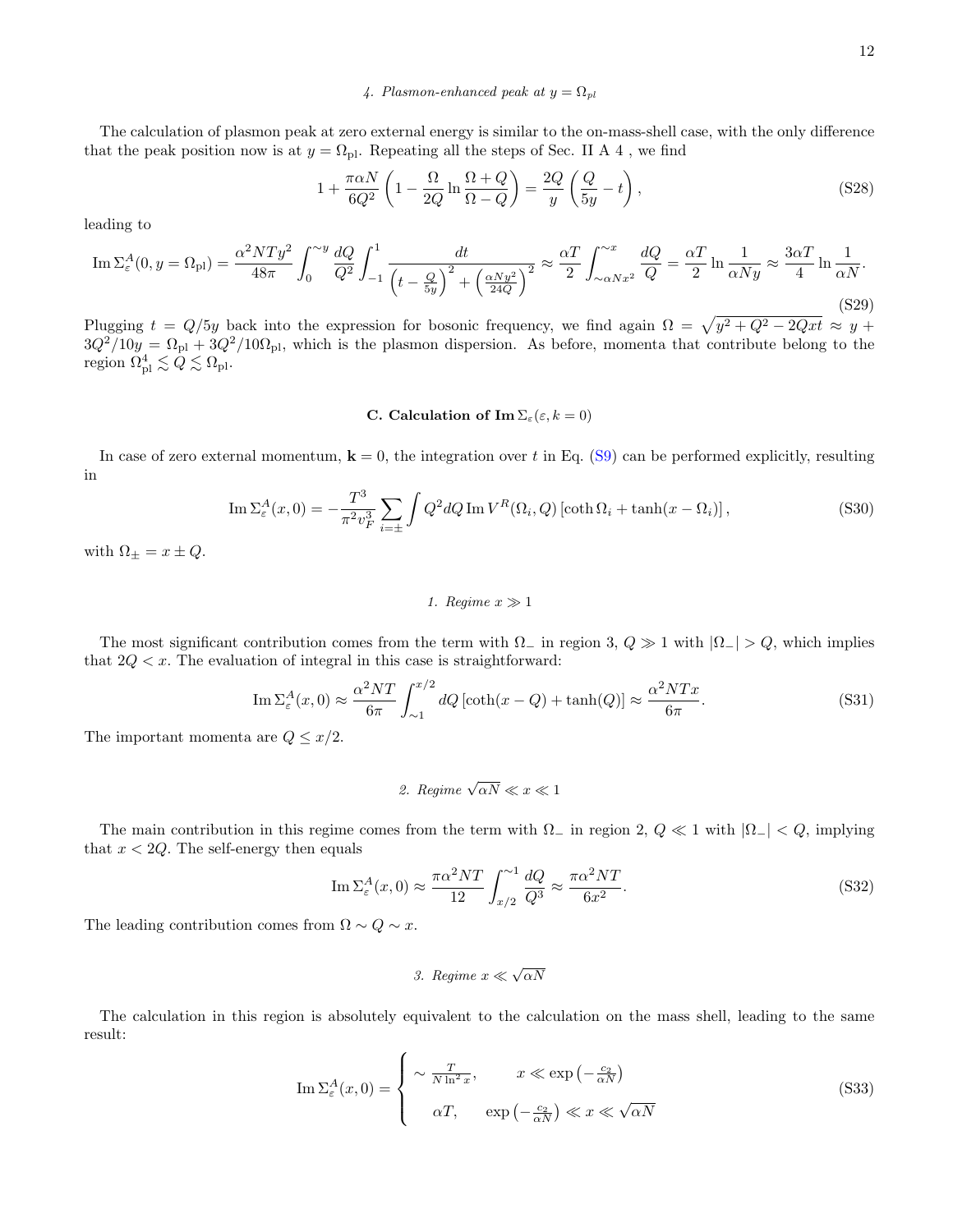#### 4. The absence of plasmon-enhanced peak

At zero external momentum,  $\mathbf{k} = 0$ , the bosonic frequencies are given by  $\Omega_{\pm} = x \pm Q$ . This implies that the plasmon dispersion relation can never be satisfied, independently of x. As a result, there is no plasmon peak in  $\text{Im }\Sigma_{\varepsilon}(x,0)$ .

To demonstrate it explicitly, we repeat the same calculation as in previous sections. First, consider the contribution from  $\Omega_+ = x + Q$ . For  $Q \ll \Omega_+$ , we find at  $x = \Omega_{\text{pl}}$  (which is the best candidate for plasmon resonance)

$$
1 + \frac{\pi \alpha N}{6Q^2} \left( 1 - \frac{\Omega_+}{2Q} \ln \frac{\Omega_+ + Q}{\Omega_+ - Q} \right) \approx \frac{2Q}{x}.
$$
 (S34)

This yields the contribution to self-energy

$$
\left[\operatorname{Im}\Sigma_{\varepsilon}^{A}(x=\Omega_{\text{pl}},0)\right]_{1} \approx \frac{\alpha^{2}NT}{12\pi} \int_{0}^{\infty} \frac{dQ}{\left(\frac{2Q}{x}\right)^{2} + \left(\frac{\alpha Nx}{12}\right)^{2}} \approx \frac{\alpha T}{4}.
$$
\n(S35)

The same contribution is obtained from the term with  $\Omega_{-}$ , resulting in

$$
\operatorname{Im}\Sigma_{\varepsilon}^{A}(x=\Omega_{\text{pl}},0)=\frac{\alpha T}{2}.
$$
\n(S36)

#### III. SELF-ENERGY DUE TO THE HUBBARD INTERACTION

In the case of the Hubbard interaction we neglect the inter-nodal scattering, so the imaginary part of self-energy is determined again by Eq. (S9) with  $V_0(\mathbf{q}) = \lambda > 0$ . We also assume that the effective interaction is given by the 'bubble' series Eq.  $(S7)$ , diagrammatically shown in Fig.  $S1$  (a), which is justified in the large-N limit. It is convenient to introduce dimensionless coupling constant  $\tilde{\lambda} = \lambda T^2/v_F^3$ . We emphasize that defined this way  $\tilde{\lambda}$  is temperaturedependent. The weak-coupling limit we consider in this paper corresponds to  $\tilde{\lambda}N \ll 1$ . To simplify final expressions, we also assume that  $\lambda N \ln \Lambda \ll 1$ .

## A. Regime  $\max\{\varepsilon, v_F k\} \ll T \left(\max\{x, y\} \ll 1\right)$

Before focusing on different limiting cases, we comment on the regime  $\max\{\varepsilon, v_F k\} \ll T$ . It can be shown that the self-energy in this regime is determined by bosonic frequencies and momenta of order of temperature ( $\Omega \sim Q \sim 1$ ). It implies that the numerical prefactors in this regime cannot be determined within the approach we use in this paper. It is straightforward to show, however, that self-energy behaves as

$$
\operatorname{Im} \Sigma_{\varepsilon}^{A}(x, y) = \begin{cases} \sim \frac{T}{N} \left( \frac{1}{\ln(\max\{x, y\})} \right)^{2}, & x, y \ll \exp\left( -b_{2}/\tilde{\lambda} N \right) \\ \sim \tilde{\lambda}^{2} N T, & \exp\left( -b_{2}/\tilde{\lambda} N \right) \ll \max\{x, y\} \ll 1 \end{cases}
$$
(S37)

where  $b_2$  is a numerical coefficient of order 1, and we defined, as before,  $x \equiv \varepsilon/2T$ ,  $y \equiv v_F k/2T$ . The evaluation is absolutely analogous to the case of the Coulomb interaction. We see that in the regime  $\exp\left(-b_2/\tilde{\lambda} N\right)\ll \max\{x,y\}\ll$ 1 the result is proportional to  $\text{Im }\Sigma^A_\varepsilon(x,y) \propto \tilde{\lambda}^2 N$ , hence, one can expect that the correct numerical prefactor can be extracted by means of the second-order perturbation theory. Indeed, we perform perturbative calculation in Sec. III E and find that

$$
\operatorname{Im} \Sigma_{\varepsilon}^{A}(x, y) = 0.035 \tilde{\lambda}^{2} NT, \qquad \exp\left(-b_{2}/\tilde{\lambda} N\right) \ll \max\{x, y\} \ll 1. \tag{S38}
$$

#### B. Calculation of Im  $\Sigma_{\varepsilon}$  on the mass shell (scattering rate)

 $\sqrt{x^2+Q^2-2xQt}.$ On the mass shell fermionic energy and momentum are related as  $y = x$  (or  $v_F k = \varepsilon$ ), leading to  $\Omega_{\pm} = x \pm \Omega$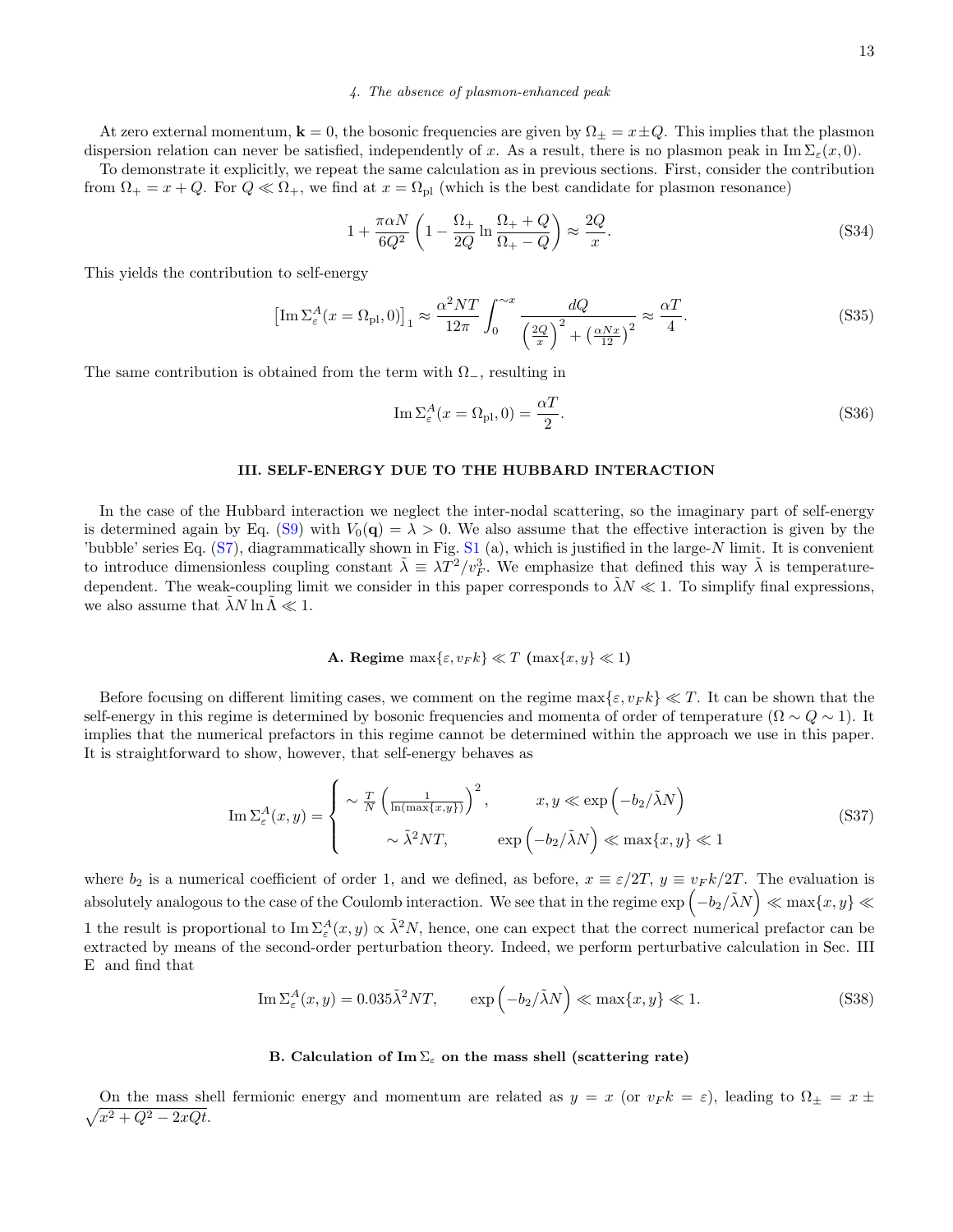1. Regime  $1 \ll x \ll 1/\sqrt{\tilde{\lambda} N \ln \tilde{\Lambda}}$ 

In this regime the leading contribution comes from regions 3 ( $Q \gg 1$  and  $|\Omega_+| > Q$ ) and 4 ( $Q \gg 1$  and  $|\Omega_-| < Q$ ). The contribution from region 3 equals

$$
\left(\frac{1}{\tau(x)}\right)_1 = \frac{\tilde{\lambda}^2 NT}{6\pi^3} \int_{-1}^1 dt \int_{\sim 1}^\infty dQ \, Q^4 \left[\coth \Omega_+ + \tanh(x - \Omega_+)\right],\tag{S39}
$$

where  $\Omega_{+} = x + \sqrt{x^2 + Q^2 - 2xQt}$ . Since  $\Omega_{+} \gg 1$ , one can write

$$
\coth \Omega_{+} + \tanh(x - \Omega_{+}) \approx \frac{2}{e^{2\sqrt{x^{2} + Q^{2} - 2xQt}} + 1}.
$$
\n(S40)

Hence, the important contribution comes from the vicinity of  $Q \approx x$ ,  $t \approx 1$ . Introducing new variables  $\xi$  and  $\eta$  as  $Q = x(1 + \xi)$  and  $t = 1 - \eta$ , we find

$$
\left(\frac{1}{\tau(x)}\right)_1 = \frac{\tilde{\lambda}^2 NTx^5}{3\pi^3} \int_0^\infty d\eta \int_{-\infty}^\infty d\xi \frac{1}{e^{2x\sqrt{2\eta + \xi^2}} + 1} = \frac{3\zeta(3)\tilde{\lambda}^2 NTx^2}{24\pi^3}.
$$
 (S41)

The contribution from region 4 equals

$$
\left(\frac{1}{\tau(x)}\right)_2 = \frac{\tilde{\lambda}^2 NT}{\pi^3} \int_{-1}^1 dt \int_{\sim 1}^{\infty} dQ \, Q^2 e^{-Q} \sinh \Omega_{-} \left[\coth \Omega_{-} + \tanh(x - \Omega_{-})\right],\tag{S42}
$$

with  $\Omega = x - \sqrt{x^2 + Q^2 - 2xQt}$ . The leading contribution comes from  $Q \leq x$  and  $t \approx 1$ . Then, changing again  $t = 1 - \eta$  and using  $\Omega_{-} \approx Q - xQ\eta/(x - Q)$ , we find

$$
\left(\frac{1}{\tau(x)}\right)_2 \approx \frac{\tilde{\lambda}^2 NT}{\pi^3} \int_0^\infty d\eta \int_0^x dQ \, Q^2 e^{-Q+\Omega_-} \approx \frac{\tilde{\lambda}^2 NT}{\pi^3} \int_0^x dQ \, Q^2 \int_0^\infty d\eta \, e^{-xQ\eta/(x-Q)} = \frac{\tilde{\lambda}^2 NT}{6\pi^3} x^2. \tag{S43}
$$

Adding up these two contributions, we find

$$
\frac{1}{\tau(x)} = \left(\frac{1}{\tau(x)}\right)_1 + \left(\frac{1}{\tau(x)}\right)_2 = \frac{3\zeta(3) + 4}{24\pi^3} \tilde{\lambda}^2 NTx^2.
$$
 (S44)

In contrast to the Coulomb case, where perturbation theory is not applicable on the mass shell at all, Eq. (S44) can be obtained, in principle, within the perturbative calculation.

2. *Regime* 
$$
1/\sqrt{\tilde{\lambda}N \ln \tilde{\Lambda}} \ll x \ll \tilde{\Lambda}
$$

This regime, obviously, only exists provided  $\tilde{\lambda}N\tilde{\Lambda}^2 \ln \tilde{\Lambda} \gg 1$ . The main contribution comes from region 4, namely, from  $1 \ll Q \sim 1/\sqrt{\tilde{\lambda} N \ln \tilde{\Lambda}} \ll x$ ,  $t \approx 1$ , and  $\Omega_{-} \approx Q$ . Introducing new variable  $\eta = 1 - t$ , we easily find

$$
\frac{1}{\tau(x)} \approx \frac{\tilde{\lambda}^2 NT}{\pi^3} \int_0^\infty d\eta \int_{\sim 1}^{\sim x} dQ \, Q^2 \frac{e^{-\eta Q}}{\left(1 + \frac{\tilde{\lambda} N Q^2}{3\pi^2} \ln \frac{\tilde{\Lambda}}{\sqrt{Q}}\right)^2} \approx \frac{\tilde{\lambda}^2 NT}{\pi^3} \int_0^\infty \frac{Q dQ}{\left(1 + \frac{\tilde{\lambda} N Q^2}{3\pi^2} \ln(\tilde{\Lambda}\sqrt[4]{\tilde{\lambda}N})\right)^2} \approx \frac{3\tilde{\lambda}T}{2\pi \ln \tilde{\Lambda}}.\tag{S45}
$$

This result is non-perturbative and can only be obtained within the RPA. Important, logarithmical factor arises due to the real part of polarization operator.

## C. Calculation of  $\text{Im }\Sigma_{\varepsilon}(\varepsilon=0,k)$

In case of zero energy, the fermionic self-energy can be found using Eq. (S22).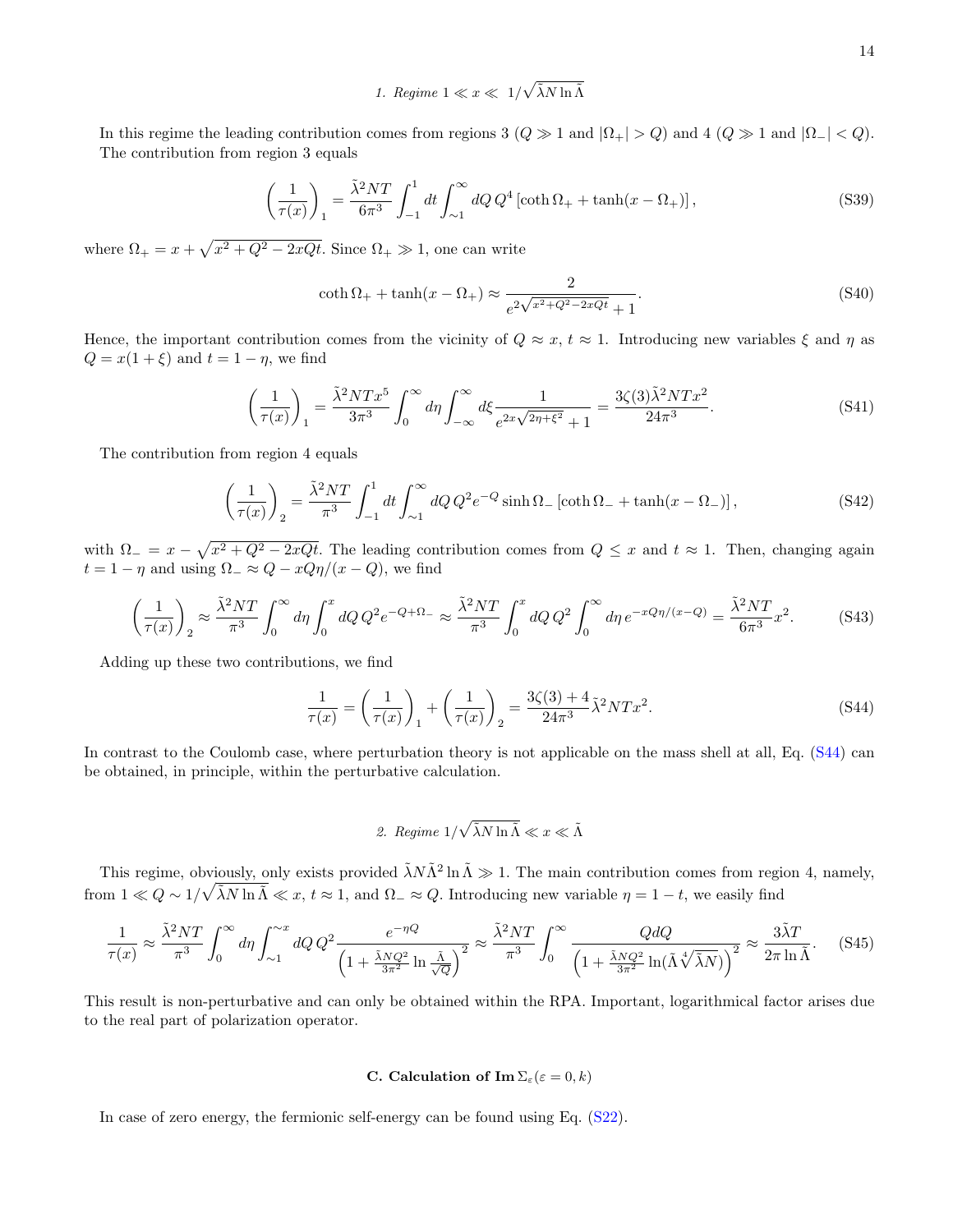1. Regime  $1 \ll y \ll 1/\sqrt{\tilde{\lambda} N \ln \tilde{\Lambda}}$ 

In this regime the main contribution comes from region 3,  $Q \gg 1$  and  $\Omega = \sqrt{Q^2 + y^2 - 2Qt} > Q$ , which implies that  $2Qt \leq y$ . Self-energy can then be written as

$$
\operatorname{Im} \Sigma_{\varepsilon}^{A}(0, y) \approx \frac{2\tilde{\lambda}^{2}NT}{3\pi^{3}} \int_{-1}^{\min\{1, y/2Q\}} dt \int_{\sim 1}^{\infty} dQ \, Q^{4} e^{-2\Omega},\tag{S46}
$$

where  $y = v_F k/2T$ . The leading contribution comes from  $Q \approx y/2$  and  $t \approx 1$ . Hence, defining new variables according to  $Q = y(1 + \xi)/2$  and  $t = 1 - \eta$ , we find

$$
\operatorname{Im}\Sigma_{\varepsilon}^{A}(0,y) \approx \frac{2\tilde{\lambda}^{2}NT}{3\pi^{3}} \left(\frac{y}{2}\right)^{5} e^{-y} \int_{0}^{\infty} d\eta \int_{-\infty}^{\eta} d\xi e^{y(\xi-2\eta)} = \frac{\tilde{\lambda}^{2}NTy^{3}e^{-y}}{48\pi^{3}}.
$$
 (S47)

2. Regime  $1/\sqrt{\tilde{\lambda}N\ln\tilde{\Lambda}} \ll y \ll \tilde{\Lambda}$ 

In this regime, again, the main contribution comes from region 3, namely, from  $Q \approx y/2$  and  $t \approx 1$ . The self-energy can then be easily evaluated:

$$
\operatorname{Im}\Sigma_{\varepsilon}^{A}(0,y) \approx \frac{2\tilde{\lambda}^{2}NT}{3\pi^{3}} \left(\frac{y}{2}\right)^{5} e^{-y} \int_{0}^{\infty} d\eta \int_{-\infty}^{\eta} d\xi \frac{e^{y(\xi-2\eta)}}{\left(\frac{\tilde{\lambda}Ny^{2}}{12\pi^{2}}\ln\frac{\tilde{\lambda}}{y\sqrt{\eta-\xi}}\right)^{2}} \approx \frac{3\pi T}{N} \frac{e^{-y}}{y\ln^{2}\frac{\tilde{\lambda}}{\sqrt{y}}}. \tag{S48}
$$

This result is asymptotically correct provided  $\ln(\tilde{\Lambda}/\sqrt{y}) \gg 1$ , since the subleading corrections have extra powers of  $1/\ln(\tilde{\Lambda}/\sqrt{y}).$ 

## D. Calculation of Im  $\Sigma_{\varepsilon}(\varepsilon, k = 0)$

At zero external momentum, fermionic self-energy can be found using Eq. (S30).

1. *Regime* 
$$
1 \ll x \ll 1/\sqrt{\tilde{\lambda} N \ln \tilde{\Lambda}}
$$

Main contribution in this regime comes from the term with  $\Omega = x - Q$  in region 3. In this region,  $x - \Omega = Q \gg 1$ and  $\Omega_{-} \geq x/2 \gg 1$  (since the condition  $Q < |\Omega_{-}|$  leads to  $Q < x/2$ ). Consequently,  $\coth \Omega_{-} + \tanh(x - \Omega_{-}) \approx 2$ , and self-energy can be easily evaluated:

$$
\operatorname{Im}\Sigma_{\varepsilon}^{A}(x,0) = \frac{\tilde{\lambda}^{2}NT}{3\pi^{3}} \int_{\sim 1}^{x/2} \frac{Q^{4}dQ}{\left(1 + \frac{\tilde{\lambda}NQ^{2}}{3\pi^{2}}\ln\frac{\tilde{\Lambda}}{\sqrt{x^{2} - 2xQ}}\right)^{2} + \left(\frac{\tilde{\lambda}NQ^{2}}{6\pi}\right)^{2}} \approx \frac{\tilde{\lambda}^{2}NT}{3\pi^{3}} \int_{0}^{x/2} Q^{4}dQ = \frac{\tilde{\lambda}^{2}NTx^{5}}{15 \cdot 2^{5}\pi^{3}}.
$$
 (S49)

We see that main contribution comes from  $Q \leq x/2$ .

2. *Regime* 
$$
1/\sqrt{\tilde{\lambda}N \ln \tilde{\Lambda}} \ll x \ll \tilde{\Lambda}
$$

Analogously to the previous case, main contribution in this regime comes from the term with  $\Omega_-\$  in region 3. It is determined by momenta satisfying  $Q \leq x/2$ . After straightforward calculation, we find:

$$
\operatorname{Im}\Sigma_{\varepsilon}^{A}(x,0) = \frac{\tilde{\lambda}^{2}NT}{3\pi^{3}} \int_{\sim 1}^{x/2} \frac{Q^{4}dQ}{\left(1 + \frac{\tilde{\lambda}NQ^{2}}{3\pi^{2}} \ln \frac{\tilde{\Lambda}}{\sqrt{x^{2} - 2xQ}}\right)^{2} + \left(\frac{\tilde{\lambda}NQ^{2}}{6\pi}\right)^{2}} \approx \frac{3\pi T}{N} \int_{0}^{x/2} \frac{dQ}{\ln^{2} \frac{\tilde{\Lambda}}{\sqrt{x^{2} - 2xQ}}} \approx \frac{3\pi T}{2N} \frac{x}{\ln^{2} \frac{\tilde{\Lambda}}{x}}.
$$
 (S50)

This result, as before, is asymptotically correct provided  $\ln(\tilde{\Lambda}/x) \gg 1$ , since the subleading corrections have higher powers of the factor  $1/\ln(\Lambda/x)$ .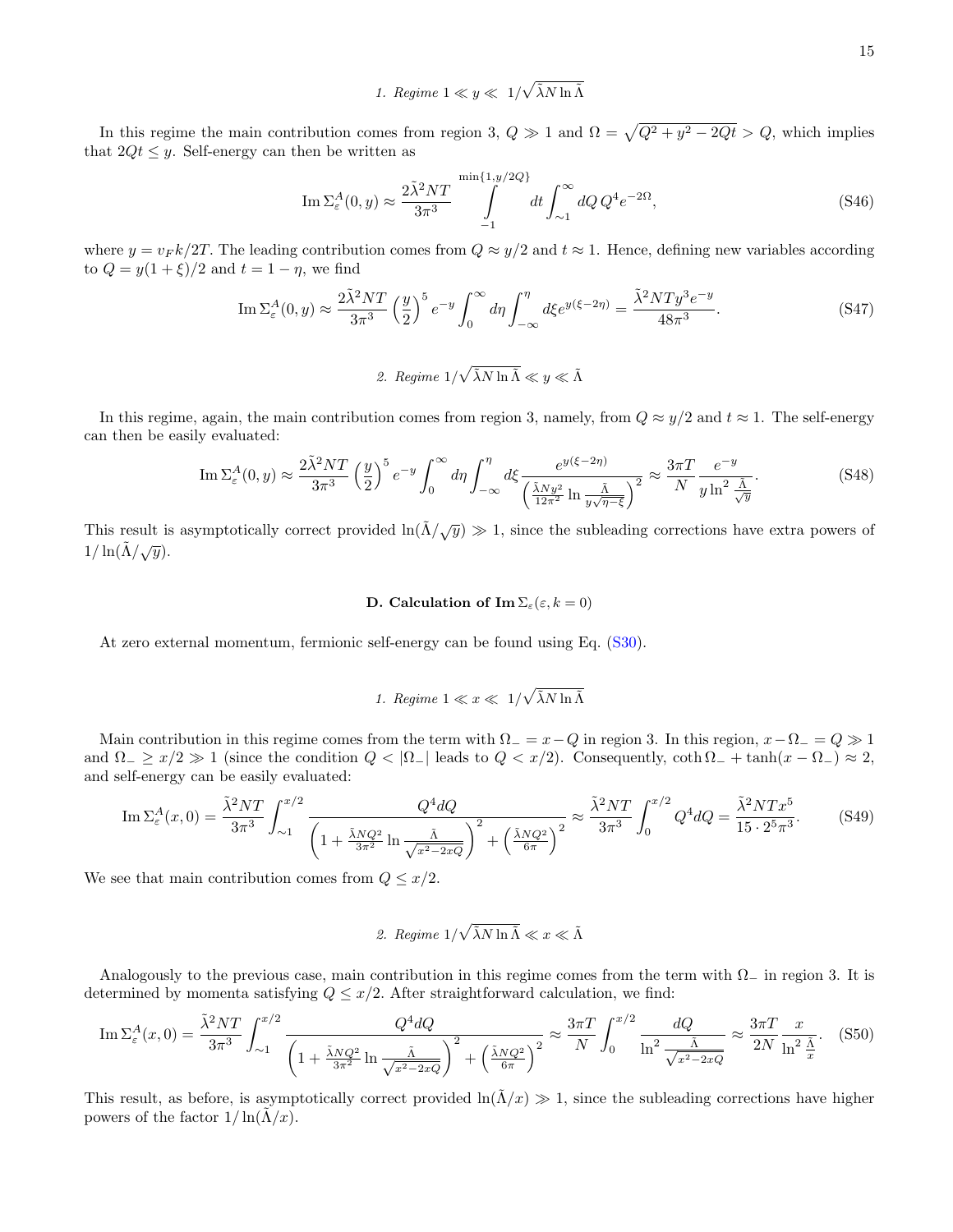#### E. Perturbative calculation

As we demonstrated above, the imaginary part of self-energy due to the Hubbard interaction can be described by the second-order perturbation theory in a wide range of energies/momenta,  $T \exp(-b_2/\tilde{\lambda}N) \ll \varepsilon, v_F k \ll T \sqrt{1/\tilde{\lambda}N \ln \tilde{\Lambda}}$ . In particular, it allows us to obtain the correct numerical prefactor in the regime  $T \exp(-b_2/\tilde{\lambda}N) \ll \varepsilon, v_F k \ll T$ .

Since the bare interaction is real, first non-vanishing contribution to Im  $\Sigma$  is given by the diagram shown in Fig. S1 (c), i.e., we keep only a single 'bubble' instead of the whole RPA series. Another (non-RPA) second-order diagram can be neglected in the large-N limit which we assume in this paper. Imaginary part of the effective interaction then reads as

$$
\mathrm{Im}V^{R}(\omega, \mathbf{q}) = -V_{0}^{2}(\mathbf{q})N \mathrm{Im}\Pi^{R}(\omega, \mathbf{q}), \qquad (S51)
$$

i.e., proportional to the imaginary part of the polarization operator. The latter can be expressed as

$$
\text{Im}\,\Pi^{R}(\omega,\mathbf{q}) = \frac{1}{(2\pi)^{4}} \int d^{3}\mathbf{p} \, d\varepsilon \left( \tanh\frac{\varepsilon}{2T} - \tanh\frac{\varepsilon-\omega}{2T} \right) \text{Tr}\, G''(\varepsilon,\mathbf{p}) G''(\varepsilon-\omega,\mathbf{p}-\mathbf{q}) =
$$
\n
$$
= \frac{1}{2^{5}\pi^{2}} \int d^{3}\mathbf{p} \left\{ 2 \left[ 1 + \frac{\mathbf{p} \cdot (\mathbf{p}-\mathbf{q})}{p|\mathbf{p}-\mathbf{q}|} \right] \delta(v_{F}p-\omega-v_{F}|\mathbf{p}-\mathbf{q}|) \left[ \tanh\frac{v_{F}p}{2T} - \tanh\frac{v_{F}|\mathbf{p}-\mathbf{q}|}{2T} \right] + \right.
$$
\n
$$
+ \left[ 1 - \frac{\mathbf{p} \cdot (\mathbf{p}-\mathbf{q})}{p|\mathbf{p}-\mathbf{q}|} \right] \left[ \delta(v_{F}p-\omega+v_{F}|\mathbf{p}-\mathbf{q}|) - \delta(v_{F}p+\omega+v_{F}|\mathbf{p}-\mathbf{q}|) \right] \left[ \tanh\frac{v_{F}p}{2T} + \tanh\frac{v_{F}|\mathbf{p}-\mathbf{q}|}{2T} \right] \right\}, \quad (S52)
$$

with  $G'' = (G^R - G^A)/2i$ . Unlike our previous calculation, here we do not use elliptical coordinates and keep the expression for  $\text{Im } \Pi^R$  in this form.

The imaginary part of the self-energy is given then by

$$
\operatorname{Im} \Sigma_{\varepsilon}^{R}(\varepsilon, \mathbf{k}) = \frac{1}{4} \sum_{i=\pm} \int \frac{d^{3}q}{(2\pi)^{3}} \operatorname{Im} V^{R}(\omega_{i}, \mathbf{q}) \left( \coth \frac{\omega_{i}}{2T} + \tanh \frac{\varepsilon - \omega_{i}}{2T} \right) =
$$
  
= 
$$
-\frac{N}{4} \sum_{i=\pm} \int \frac{d^{3}q}{(2\pi)^{3}} V_{0}^{2}(\mathbf{q}) \operatorname{Im} \Pi^{R}(\omega, \mathbf{q}) \left( \coth \frac{\omega_{i}}{2T} + \tanh \frac{\varepsilon - \omega_{i}}{2T} \right), \quad (S53)
$$

with  $\omega_{\pm} = \varepsilon \pm v_F |\mathbf{k} - \mathbf{q}|$ . Using Eq. (S52), we find

$$
\operatorname{Im} \Sigma_{\varepsilon}^{A}(\mathbf{k}, \varepsilon) = \frac{\tilde{\lambda}^{2} NT}{2^{5} \pi^{5}} f\left(\frac{\varepsilon}{2T}, \frac{v_{F} k}{2T}\right),\tag{S54}
$$

where  $f(\varepsilon, k)$  expressed in dimensionless variables has form

$$
f(\varepsilon, k) = \int d^3 \mathbf{p} d^3 \mathbf{q} \left\{ [\tanh q + \coth(\varepsilon - q)] \left\{ \left[ 1 + \frac{\mathbf{p} \cdot (\mathbf{p} - \mathbf{q} - \mathbf{k})}{p|\mathbf{p} - \mathbf{q} - \mathbf{k}|} \right] [\delta(p - \varepsilon + q - |\mathbf{p} - \mathbf{q} - \mathbf{k}|) - \right. \\ \left. - \delta(-p - \varepsilon + q + |\mathbf{p} - \mathbf{q} - \mathbf{k}|)] [\tanh p - \tanh |\mathbf{p} - \mathbf{q} - \mathbf{k}|] + \left[ 1 - \frac{\mathbf{p} \cdot (\mathbf{p} - \mathbf{q} - \mathbf{k})}{p|\mathbf{p} - \mathbf{q} - \mathbf{k}|} \right] [\delta(p - \varepsilon + q + |\mathbf{p} - \mathbf{q} - \mathbf{k}|) - \right. \\ \left. - \delta(p + \varepsilon - q + |\mathbf{p} - \mathbf{q} - \mathbf{k}|)] [\tanh p + \tanh |\mathbf{p} - \mathbf{q} - \mathbf{k}|] \right\} + \\ + [-\tanh q + \coth(\varepsilon + q)] \left\{ \left[ 1 + \frac{\mathbf{p} \cdot (\mathbf{p} - \mathbf{q} - \mathbf{k})}{p|\mathbf{p} - \mathbf{q} - \mathbf{k}|} \right] [\delta(p - \varepsilon - q - |\mathbf{p} - \mathbf{q} - \mathbf{k}|) - \delta(-p - \varepsilon - q + |\mathbf{p} - \mathbf{q} - \mathbf{k}|)] \right. \\ \times [\tanh p - \tanh |\mathbf{p} - \mathbf{q} - \mathbf{k}|] + \left[ 1 - \frac{\mathbf{p} \cdot (\mathbf{p} - \mathbf{q} - \mathbf{k})}{p|\mathbf{p} - \mathbf{q} - \mathbf{k}|} \right] [\delta(p - \varepsilon - q + |\mathbf{p} - \mathbf{q} - \mathbf{k}|) - \delta(p + \varepsilon + q + |\mathbf{p} - \mathbf{q} - \mathbf{k}|)] \right\}.
$$
 (S55)

This expression can be significantly simplified in a number of important limits. In particular, for the cases when either energy or momentum is zero, we find